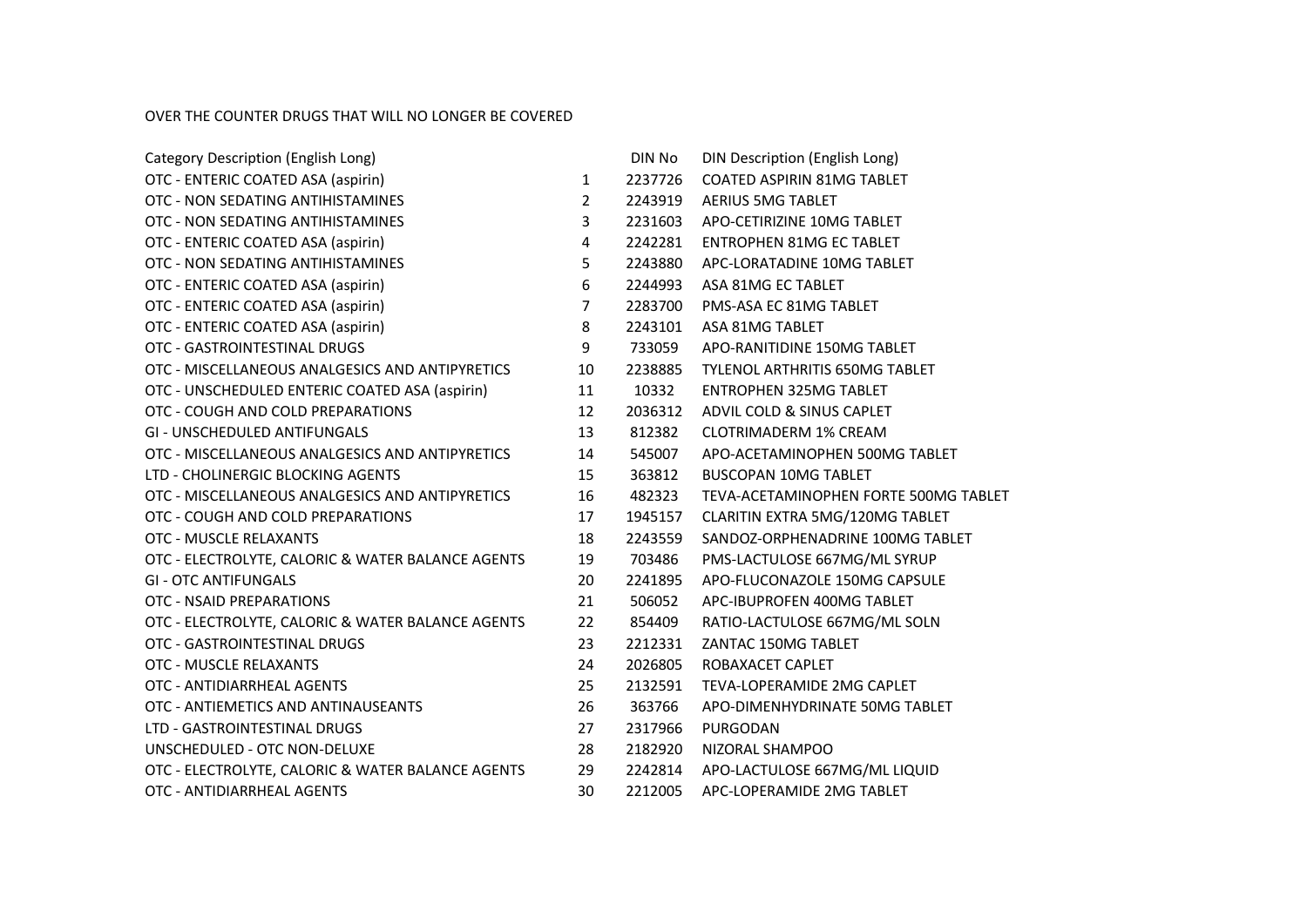| OTC - ANTIEMETICS AND ANTINAUSEANTS               | 31 | 392537  | SANDOZ-DIMENHYDRINATE 50MG/ML INJ               |
|---------------------------------------------------|----|---------|-------------------------------------------------|
| LTD - GASTROINTESTINAL DRUGS                      | 32 | 2254794 | PICO-SALAX                                      |
| LTD - CENTRAL NERVOUS SYSTEM DRUGS                | 33 | 2009013 | PMS-ASAPHEN 80MG TABLET                         |
| UNSCHEDULED - EENT ARTIFICIAL TEARS               | 34 | 2231008 | REFRESH TEARS 0.5% OPTH SOLN                    |
| OTC - COUGH AND COLD PREPARATIONS                 | 35 | 1928783 | KOFFEX DM 3MG/ML SYRUP                          |
| LTD - CENTRAL NERVOUS SYSTEM DRUGS                | 36 | 2238545 | PMS-ASAPHEN EC 80MG TABLET                      |
| OTC - NON SEDATING ANTIHISTAMINES                 | 37 | 2298155 | PRAXIS-DESLORATADINE ALLERGY CONTROL 5MG TABLET |
| OTC - MISCELLANEOUS ANALGESICS AND ANTIPYRETICS   | 38 | 389218  | TEVA-ACETAMINOPHEN 325MG TABLET                 |
| OTC - NON SEDATING ANTIHISTAMINES                 | 39 | 782696  | <b>CLARITIN 10MG TABLET</b>                     |
| OTC - ELECTROLYTE, CALORIC & WATER BALANCE AGENTS | 40 | 2318164 | RESTORALAX POWDER FOR SOLN                      |
| OTC - ELECTROLYTE, CALORIC & WATER BALANCE AGENTS | 41 | 777838  | PEGLYTE PWDR FOR SOLN                           |
| UNSCHEDULED - EENT ARTIFICIAL TEARS               | 42 | 2248967 | SYSTANE LUBRICANT EYE DROPS                     |
| OTC - LOCAL ANESTHETICS                           | 43 | 36641   | XYLOCAINE 2% INJ                                |
| OTC - EYE, EAR, NOSE, AND THROAT PREPARATIONS     | 44 | 2009277 | <b>CROMOLYN 2% DROPS</b>                        |
| OTC - MISCELLANEOUS ANALGESICS AND ANTIPYRETICS   | 45 | 2229977 | APO-ACETIMINOPHEN 500MG CAPLET                  |
| OTC - SMMP AGENTS                                 | 46 | 886858  | EMLA 2.5% CREAM                                 |
| OTC - ELECTROLYTE, CALORIC & WATER BALANCE AGENTS | 47 | 2317680 | LAX-A-DAY PWDR FOR SOLN                         |
| OTC - NON SEDATING ANTIHISTAMINES                 | 48 | 2223554 | <b>REACTINE 10MG TABLET</b>                     |
| OTC - NSAID PREPARATIONS                          | 49 | 2248231 | ADVIL EXTRA STR 400MG LIQUI-GELS                |
| OTC - COUGH AND COLD PREPARATIONS                 | 50 | 2248645 | ADVIL COLD & SINUS PLUS TABLET                  |
| OTC - GASTROINTESTINAL DRUGS                      | 51 | 2248570 | <b>CO-RANITIDINE 150MG TABLET</b>               |
| OTC - GASTROINTESTINAL DRUGS                      | 52 | 828564  | TEVA-RANITIDINE 150MG TABLET                    |
| OTC - EYE, EAR, NOSE, AND THROAT PREPARATIONS     | 53 | 2230621 | OPTICROM 2% OPTH SOLN                           |
| UNSCHEDULED - EENT ARTIFICIAL TEARS               | 54 | 2242977 | <b>GENTEAL 0.3% OPTH GEL</b>                    |
| UNSCHEDULED - EENT ARTIFICIAL TEARS               | 55 | 2244650 | REFRESH LIQUIGEL OPTH SOLN                      |
| LTD - SKELETAL MUSCLE RELAXANTS                   | 56 | 1934767 | ROBAXACET 8 TABLET                              |
| UNSCHEDULED - EENT ARTIFICIAL TEARS               | 57 | 870153  | CELLUVISC 1% OPTH SOLN                          |
| UNSCHEDULED - EENT ARTIFICIAL TEARS               | 58 | 579408  | TEARS PLUS 1.4% OPTH SOLN                       |
| OTC - MISCELLANEOUS ANALGESICS AND ANTIPYRETICS   | 59 | 544981  | APO-ACETAMINOPHEN 325MG TABLET                  |
| UNSCHEDULED - EENT ARTIFICIAL TEARS               | 60 | 210889  | LACRI LUBE OPTH OINT                            |
| OTC - MISCELLANEOUS ANALGESICS AND ANTIPYRETICS   | 61 | 2246060 | TYLENOL MUSCLE ACHES & PAIN 650MG TABLET        |
| OTC - UNSCHEDULED ENTERIC COATED ASA (aspirin)    | 62 | 216666  | NOVASEN 325MG TABLET                            |
| OTC - GASTROINTESTINAL DRUGS                      | 63 | 2242453 | <b>PMS-RANITIDINE 150MG TABLET</b>              |
| UNSCHEDULED - EENT ARTIFICIAL TEARS               | 64 | 390291  | TEARS NATURALE OPTH SOLN                        |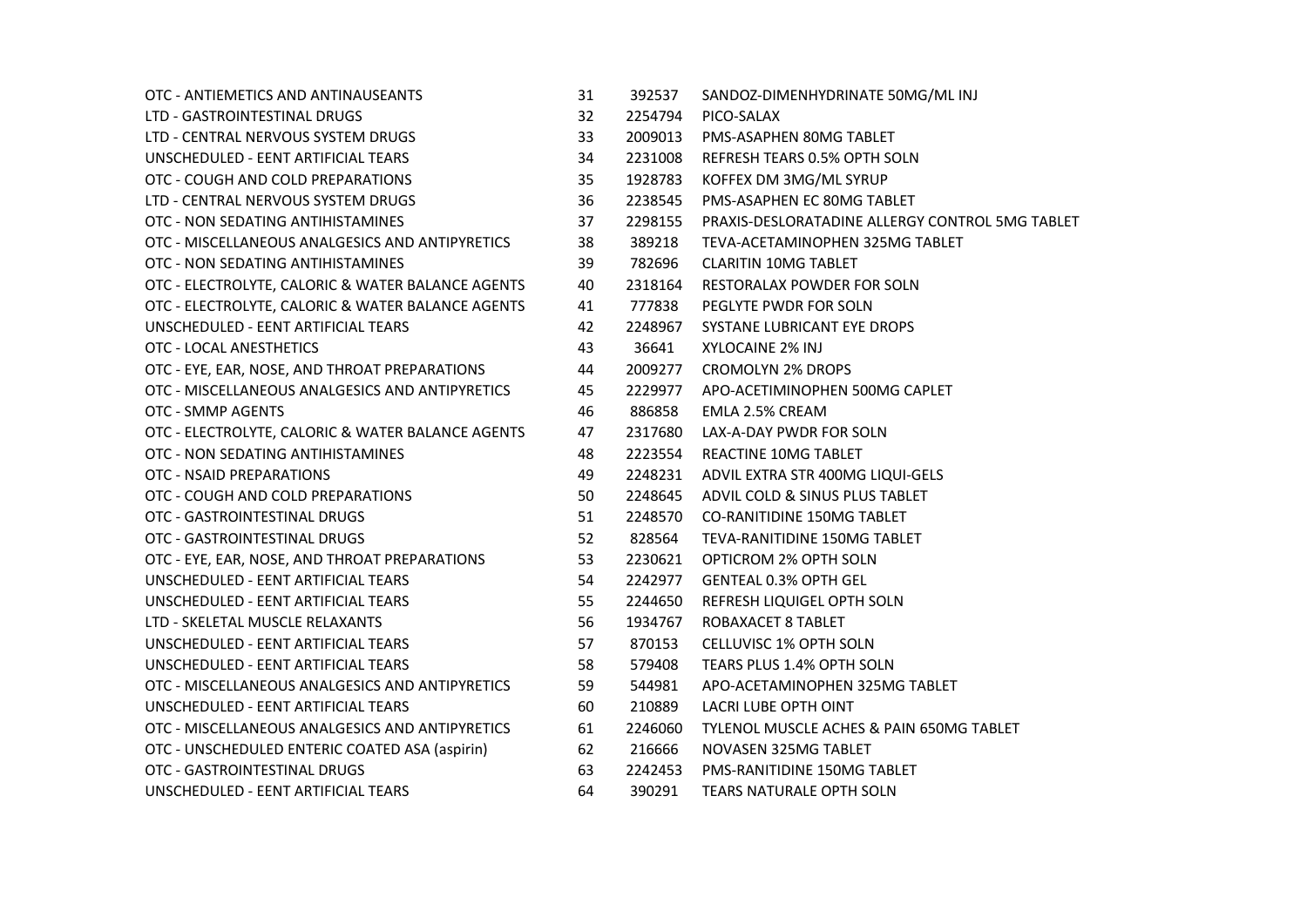| UNSCHEDULED - EENT ARTIFICIAL TEARS               | 65 | 743445   | TEARS NATURALE II OPTH SOLN               |
|---------------------------------------------------|----|----------|-------------------------------------------|
| OTC - NON SEDATING ANTIHISTAMINES                 | 66 | 2231462  | ALLEGRA 60MG TABLET                       |
| UNSCHEDULED - EENT ARTIFICIAL TEARS               | 67 | 2049260  | REFRESH PLUS 0.5% OPTH SOLN               |
| OTC - COUGH AND COLD PREPARATIONS                 | 68 | 298433   | DRIXORAL COLD & SINUS TABLET              |
| OTC - SEDATING ANTIHISTAMINES                     | 69 | 2017849  | BENADRYL 25MG CAPLET                      |
| OTC - EYE, EAR, NOSE, AND THROAT PREPARATIONS     | 70 | 750816   | MURO-128 5% OPTH OINT                     |
| OTC - GASTROINTESTINAL DRUGS                      | 71 | 2367378  | MYL-RANITIDINE 150MG TABLET               |
| LTD - CHOLINERGIC BLOCKING AGENTS                 | 72 | 2103095  | BENTYLOL 20MG TABLET                      |
| OTC - SEDATING ANTIHISTAMINES                     | 73 | 757683   | PMS-DIPHENHYDRAMINE 25MG CAPSULE          |
| OTC - ELECTROLYTE, CALORIC & WATER BALANCE AGENTS | 74 | 2147793  | <b>KLEAN-PREP GASTRO SOLN</b>             |
| LTD - SKELETAL MUSCLE RELAXANTS                   | 75 | 2047667  | MERSYNDOL & CODEINE 8MG TABLET            |
| <b>GI - UNSCHEDULED ANTIFUNGALS</b>               | 76 | 2085852  | MICATIN 2% CREAM                          |
| OTC - ANTIDIARRHEAL AGENTS                        | 77 | 2228351  | PMS-LOPERAMIDE 2MG CAPLET                 |
| OTC - EYE, EAR, NOSE, AND THROAT PREPARATIONS     | 78 | 750824   | MURO-128 5% OPTH SOLN                     |
| OTC - COUGH AND COLD PREPARATIONS                 | 79 | 2246162  | REACTINE ALLERGY & SINUS TABLET           |
| UNSCHEDULED - EENT ARTIFICIAL TEARS               | 80 | 2231289  | <b>GENTEAL ARTIFICIAL TEARS OPTH SOLN</b> |
| OTC - SEDATING ANTIHISTAMINES                     | 81 | 757691   | PMS-DIPHENHYDRAMINE 50MG CAPSULE          |
| OTC - GASTROINTESTINAL DRUGS                      | 82 | 2022133  | TEVA-FAMOTIDINE 20MG TABLET               |
| OTC - MUSCLE RELAXANTS                            | 83 | 1966154  | NORFLEX 100MG TABLET                      |
| OTC - COUGH AND COLD PREPARATIONS                 | 84 | 2018403  | DELSYM DM 6MG/ML SYRUP                    |
| OTC - MUSCLE RELAXANTS                            | 85 | 1930990  | ROBAXIN 500MG TABLET                      |
| <b>GI - OTC ANTIFUNGALS</b>                       | 86 | 2194236  | RATIO-NYSTATIN CREAM                      |
| OTC - COUGH AND COLD PREPARATIONS                 | 87 | 1928791  | KOFFEX DM 3MG/ML SF SYRUP                 |
| OTC - MUSCLE RELAXANTS                            | 88 | 1932187  | ROBAXIN 750 TABLET                        |
| LTD - SMMP AGENTS                                 | 89 | 2231348  | KWELLADA-P 5% LOTION                      |
| LTD - CHOLINERGIC BLOCKING AGENTS                 | 90 | 2103087  | <b>BENTYLOL 10MG TABLET</b>               |
| LTD - SMMP AGENTS                                 | 91 | 2219905  | NIX 5% DERMAL CREAM                       |
| OTC - MISCELLANEOUS ANALGESICS AND ANTIPYRETICS   | 92 | 559407   | TYLENOL 500MG TABLET                      |
| OTC - EYE, EAR, NOSE, AND THROAT PREPARATIONS     | 93 | 221570   | <b>CERUMOL EAR DROPS</b>                  |
| OTC - GASTROINTESTINAL DRUGS                      | 94 | 1953842  | APO-FAMOTIDINE 20MG TABLET                |
| <b>GE - NATURAL HEALTH PRODUCTS - CALCIUM</b>     | 95 | 80004963 | NPN-CALCITE 500 + D 400 TABLET            |
| OTC - ENTERIC COATED ASA (aspirin)                | 96 | 2289970  | ASPIRIN 81MG QUICK CHEW TABLET            |
| LTD - CHOLINERGIC BLOCKING AGENTS                 | 97 | 550094   | **TRANSDERM V 1.5MG PATCH                 |
| LTD - CENTRAL NERVOUS SYSTEM DRUGS                | 98 | 2181061  | <b>TYLENOL &amp; CODEINE #1 CAPLET</b>    |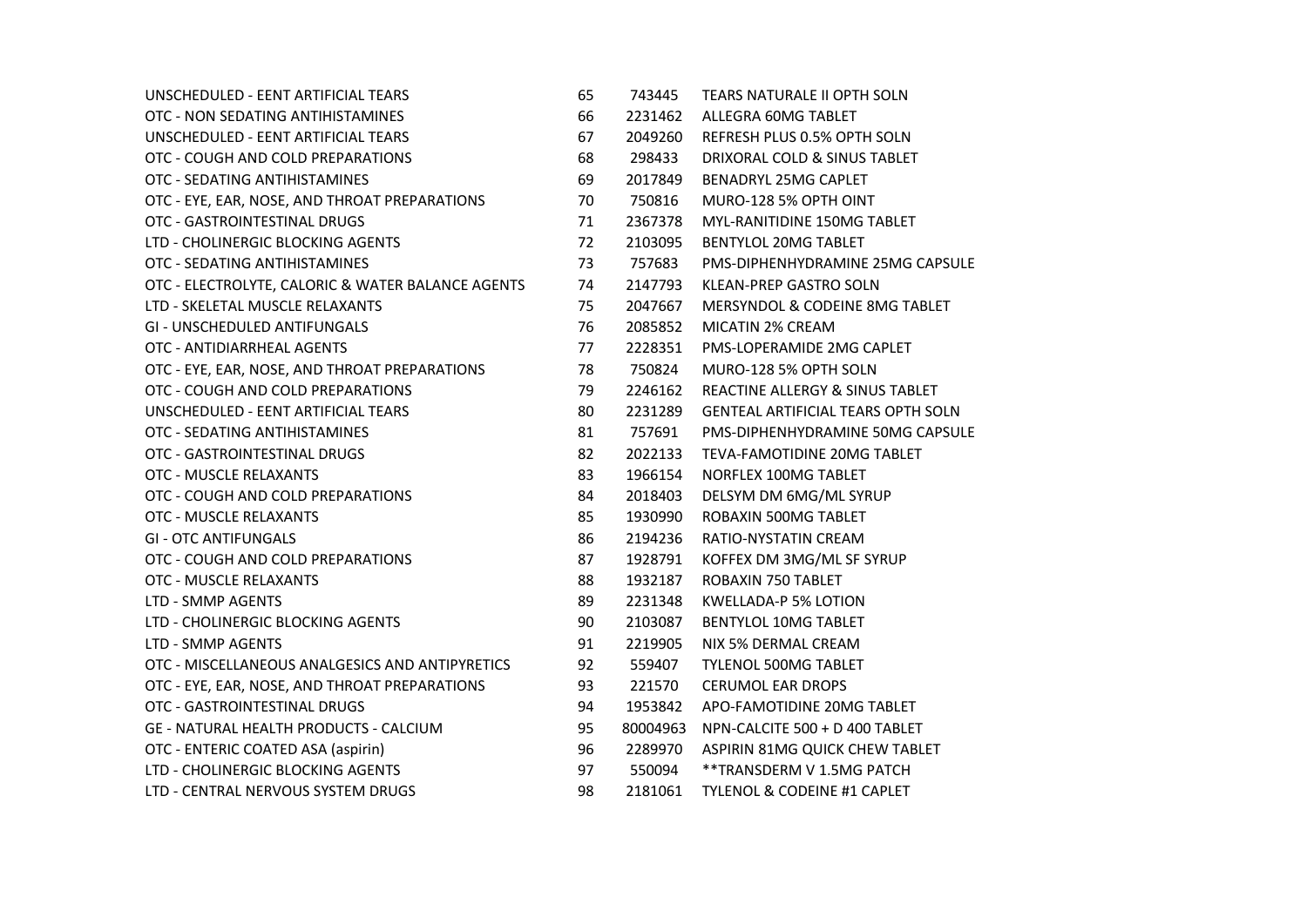| UNSCHEDULED - EENT ARTIFICIAL TEARS                       | 99  | 2216051  | <b>BION TEARS OPTH DROPS</b>           |
|-----------------------------------------------------------|-----|----------|----------------------------------------|
| OTC - COUGH AND COLD PREPARATIONS                         | 100 | 2243969  | DIMETAPP DM COUGH & COLD LIQUID        |
| OTC - NON SEDATING ANTIHISTAMINES                         | 101 | 2242819  | ALLEGRA 120MG (24 HR) TABLET           |
| OTC - ENTERIC COATED ASA (aspirin)                        | 102 | 2243802  | ASA 81MG EC TABLET                     |
| OTC - GASTROINTESTINAL DRUGS                              | 103 | 2240344  | SIALOR 25MG TABLET                     |
| OTC - COUGH AND COLD PREPARATIONS                         | 104 | 1931024  | <b>ROBITUSSIN DM SYRUP</b>             |
| OTC - MISCELLANEOUS ANALGESICS AND ANTIPYRETICS           | 105 | 2229873  | APO-ACETAMINOPHEN 325MG CAPLET         |
| OTC - MISCELLANEOUS ANALGESICS AND ANTIPYRETICS           | 106 | 2022222  | RIVA-ACETAMINOPHEN 500MG TABLET        |
| LTD - CENTRAL NERVOUS SYSTEM DRUGS                        | 107 | 2283905  | JAMP-ASA 80MG EC TABLET                |
| LTD - LOCAL ANESTHETICS                                   | 108 | 2241919  | MARCAINE 0.5% INJ                      |
| OTC - LOCAL ANESTHETICS                                   | 109 | 1961     | <b>XYLOCAINE 5% OINT</b>               |
| OTC - NON SEDATING ANTIHISTAMINES                         | 110 | 2247193  | <b>AERIUS KIDS SYRUP</b>               |
| <b>OTC - NSAID PREPARATIONS</b>                           | 111 | 441643   | APO-IBUPROFEN 200MG TABLET             |
| OTC - SMMP AGENTS                                         | 112 | 2057794  | <b>EMLA PATCH</b>                      |
| OTC - ELECTROLYTE, CALORIC & WATER BALANCE AGENTS         | 113 | 2358034  | PEG 3350 PWDR FOR SOLN                 |
| OTC - ELECTROLYTE, CALORIC & WATER BALANCE AGENTS         | 114 | 652512   | <b>GOLYTELY SOLN</b>                   |
| LTD - LOCAL ANESTHETICS                                   | 115 | 2241916  | MARCAINE E 5MG/ML INJ                  |
| UNSCHEDULED - EENT ARTIFICIAL TEARS                       | 116 | 2125706  | DUOLUBE OPTH OINT                      |
| OTC - MISCELLANEOUS ANALGESICS AND ANTIPYRETICS           | 117 | 723908   | <b>TYLENOL 500MG CAPLET</b>            |
| OTC - ELECTROLYTE, CALORIC & WATER BALANCE AGENTS         | 118 | 677442   | <b>COLYTE SOLN</b>                     |
| <b>GE - NATURAL HEALTH PRODUCTS - ORAL VITAMINS - VIT</b> | 119 | 80007766 | NPN-JAMP-D-GEL 1000IU CAPSULE          |
| LTD - LOCAL ANESTHETICS                                   | 120 | 2305909  | MARCAINE 0.5% INJ                      |
| <b>GI - OTC ANTIFUNGALS</b>                               | 121 | 812374   | <b>CLOTRIMADERM 2% VAG CREAM</b>       |
| OTC - LOCAL ANESTHETICS                                   | 122 | 1694     | XYLOCAINE 2% JELLY                     |
| OTC - MISCELLANEOUS ANALGESICS AND ANTIPYRETICS           | 123 | 1938088  | JAMP-ACETAMINOPHEN 325MG TABLET        |
| OTC - ELECTROLYTE, CALORIC & WATER BALANCE AGENTS         | 124 | 2359499  | <b>MOVIPREP PWDR FOR SOLN</b>          |
| <b>GE - NATURAL HEALTH PRODUCTS - CALCIUM</b>             | 125 | 2245511  | NPN-CARBOCAL D 400 TABLET              |
| <b>GI - OTC ANTIFUNGALS</b>                               | 126 | 2264099  | <b>CANESTEN 3 COMFORTAB COMBI-PAK</b>  |
| OTC - MISCELLANEOUS ANALGESICS AND ANTIPYRETICS           | 127 | 2286653  | ARTHRISTIS PAIN EXTENDED RELIEF TABLET |
| LTD - LOCAL ANESTHETICS                                   | 129 | 1686     | XYLOCAINE 2% VISCOUS LIQUID            |
| OTC - COUGH AND COLD PREPARATIONS                         | 130 | 2019698  | BENADRYL CHILDREN'S LIQUID             |
| OTC - SMMP AGENTS                                         | 131 | 621447   | **SANDOZ-ANUZINC 0.5% OINT             |
| <b>GI - OTC ANTIFUNGALS</b>                               | 132 | 2126249  | MONISTAT 3 DUAL-PAK                    |
| LTD - CENTRAL NERVOUS SYSTEM DRUGS                        | 133 | 2150352  | ** ASPIRIN 80MG TABLET                 |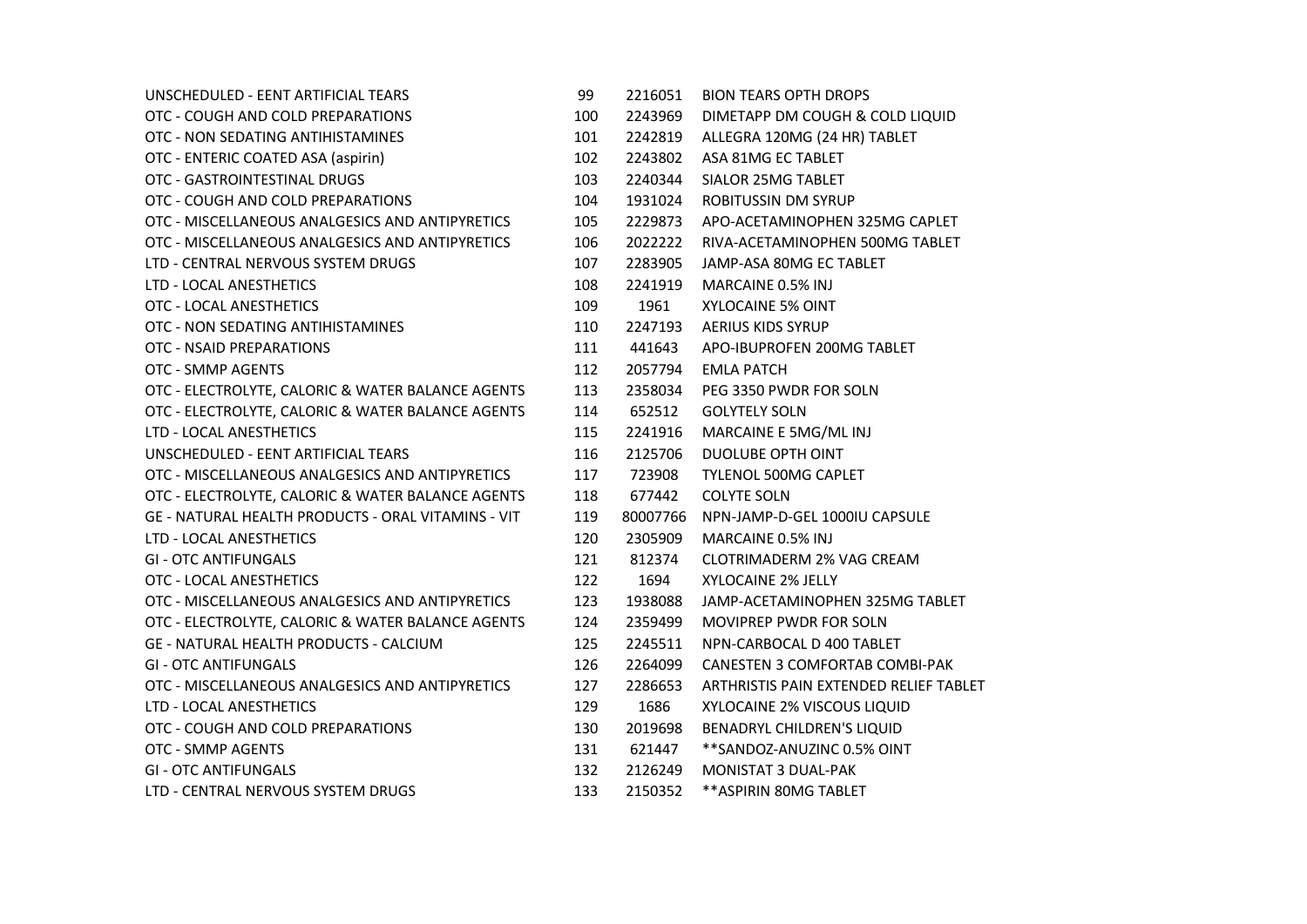| OTC - NSAID PREPARATIONS                           | 134 | 441651   | APO-IBUPROFEN 300MG TABLET                  |
|----------------------------------------------------|-----|----------|---------------------------------------------|
| OTC - ANTIEMETICS AND ANTINAUSEANTS                | 135 | 230197   | <b>GRAVOL 3MG/ML LIQUID</b>                 |
| LTD - SMMP AGENTS                                  | 136 | 2214415  | SPECTRO ECZEMA CARE 0.05% CREAM             |
| <b>GI - UNSCHEDULED ANTIFUNGALS</b>                | 137 | 2126567  | <b>MONISTAT DERM 2% CREAM</b>               |
| OTC - NSAID PREPARATIONS                           | 138 | 2244577  | ADVIL EXTRA STR 400MG CAPLET                |
| UNSCHEDULED - OTC NON-DELUXE                       | 139 | 1931032  | ROBITUSSIN 20MG/ML SYRUP                    |
| OTC - GASTROINTESTINAL DRUGS                       | 140 | 2196018  | MYLAN-FAMOTIDINE 20MG TABLET                |
| OTC - NON SEDATING ANTIHISTAMINES                  | 141 | 2315955  | PRAXIS EXTRA STR ALLERGY RELIEF 10MG TABLET |
| LTD - SMMP AGENTS                                  | 142 | 2279592  | <b>RESULTZ RINSE</b>                        |
| OTC - COUGH AND COLD PREPARATIONS                  | 143 | 2243980  | DIMETAPP COLD LIQUID                        |
| <b>GI - UNSCHEDULED ANTIFUNGALS</b>                | 144 | 2150867  | <b>CANESTEN 1% CREAM</b>                    |
| OTC - MUSCLE RELAXANTS                             | 145 | 868868   | <b>METHOXISAL TABLET</b>                    |
| OTC - ELECTROLYTE, CALORIC & WATER BALANCE AGENTS  | 146 | 721344   | <b>PMS-DICITRATE SOLN</b>                   |
| OTC - ANTIEMETICS AND ANTINAUSEANTS                | 147 | 13609    | <b>GRAVOL 100MG SUPP</b>                    |
| OTC - SEDATING ANTIHISTAMINES                      | 148 | 2019736  | BENADRYL 2.5MG/ML ELIXIR                    |
| OTC - GASTROINTESTINAL DRUGS                       | 149 | 2243229  | SANDOZ-RANITIDINE 150MG TABLET              |
| LTD - LOCAL ANESTHETICS                            | 150 | 2229415  | NAROPIN 5MG/ML INJ                          |
| OTC - MUSCLE RELAXANTS                             | 151 | 2242960  | METHOXACET EXTRA STR TABLET                 |
| LTD - CENTRAL NERVOUS SYSTEM DRUGS                 | 152 | 2311496  | PRO-ASA EC 80MG TABLET                      |
| OTC - SEDATING ANTIHISTAMINES                      | 153 | 2097575  | ALLERNIX PLUS 50MG CAPLET                   |
| LTD - LOCAL ANESTHETICS                            | 154 | 2241918  | MARCAINE 0.25% INJ                          |
| GE - NATURAL HEALTH PRODUCTS - ORAL VITAMINS - VIT | 155 | 2242651  | NPN-EURO-D VITAMIN D3 400IU CAPSULE         |
| LTD - SMMP AGENTS                                  | 156 | 771368   | <b>NIX 1% CREME RINSE</b>                   |
| OTC - MISCELLANEOUS ANALGESICS AND ANTIPYRETICS    | 157 | 2254468  | <b>TYLENOL ULTRA RELIEF TABLET</b>          |
| OTC - COUGH AND COLD PREPARATIONS                  | 158 | 2276003  | TYLENOL EXTRA STR SINUS DAYTIME TABLET      |
| <b>GE - NATURAL HEALTH PRODUCTS - CALCIUM</b>      | 159 | 80002122 | NPN-JAMP-CALCIUM + D 400IU TABLET           |
| OTC - ANTIEMETICS AND ANTINAUSEANTS                | 160 | 2254409  | <b>GRAVOL LA 100MG CAPLET</b>               |
| <b>GE - NATURAL HEALTH PRODUCTS - CALCIUM</b>      | 161 | 80003773 | NPN-CALCIUM TABLET 500MG                    |
| <b>GE - NATURAL HEALTH PRODUCTS - CALCIUM</b>      | 162 | 80000159 | NPN-CALCIA 400 TABLET                       |
| <b>GI - OTC ANTIFUNGALS</b>                        | 163 | 716871   | NYADERM 100,000U/GM CREAM                   |
| OTC - SEDATING ANTIHISTAMINES                      | 164 | 2239138  | BENADRYL EXTRA STR 50MG CAPLET              |
| OTC - EYE, EAR, NOSE, AND THROAT PREPARATIONS      | 165 | 2239156  | POLYSPORIN EYE/EAR DROPS                    |
| <b>GE - NATURAL HEALTH PRODUCTS - CALCIUM</b>      | 166 | 99100831 | NPN-CARBOCAL D 500MG/400IU TABLET (QC)      |
| OTC - MISCELLANEOUS ANALGESICS AND ANTIPYRETICS    | 167 | 863270   | <b>TYLENOL 500MG GEL CAPSULE</b>            |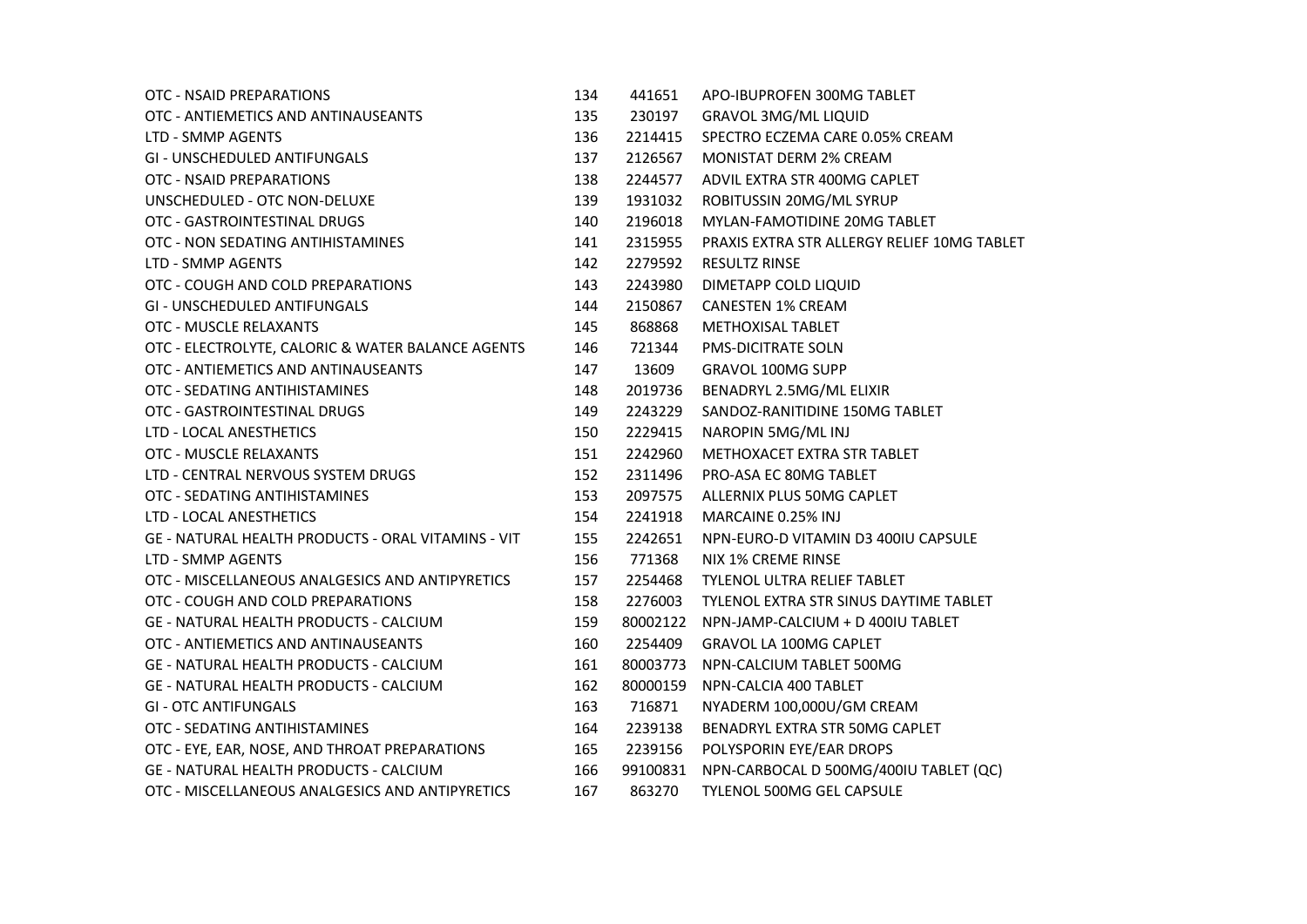| UNSCHEDULED - EENT ARTIFICIAL TEARS                    | 167 | 2082519  | TEARS NATURALE P.M OPTH OINT                    |
|--------------------------------------------------------|-----|----------|-------------------------------------------------|
| OTC - ANTACIDS                                         | 169 | 2157616  | DIOVOL PLUS ALUM FREE LIQUID                    |
| OTC - ANTACIDS                                         | 170 | 2244690  | <b>MAALOX ANTI-GAS EXTRA STR SUSP</b>           |
| OTC - TOPICAL ANTIHISTAMINES                           | 171 | 2019701  | <b>BENADRYL 2% CREAM</b>                        |
| <b>GI - OTC ANTIFUNGALS</b>                            | 172 | 812366   | CLOTRIMADERM 1% VAG CREAM                       |
| OTC - LOCAL ANESTHETICS                                | 173 | 1724     | XYLOCAINE 0.5% INJ                              |
| GE - NATURAL HEALTH PRODUCTS - POTASSIUM REPLACEME     | 174 | 2243975  | NPN-RIVA-K 20 SR TABLET                         |
| OTC - SEDATING ANTIHISTAMINES                          | 175 | 596612   | DIPHENHYDRAMINE 50MG/ML INJ                     |
| GE - NATURAL HEALTH PRODUCTS - CALCIUM                 | 176 | 80012594 | NPN-BIOCAL-D FORTE 500MG/400IU TABLET           |
| <b>GE - NATURAL HEALTH PRODUCTS - IRON SUPPLEMENTS</b> | 177 | 586323   | NPN-PMS-FERROUS SULFATE 300MG TABLET            |
| OTC - MUSCLE RELAXANTS                                 | 178 | 2230949  | ROBAXISAL EXTRA STR CAPLET                      |
| OTC - SMMP AGENTS                                      | 179 | 1945904  | ANUSOL-PLUS SUPP                                |
| <b>GI - OTC ANTIFUNGALS</b>                            | 180 | 2150891  | <b>CANESTEN 1% VAG CREAM</b>                    |
| OTC - COUGH AND COLD PREPARATIONS                      | 181 | 1986988  | SINUTAB EXTRA STRENGTH CAPLET                   |
| <b>GE - NATURAL HEALTH PRODUCTS - CALCIUM</b>          | 182 | 99100832 | NPN-JAMP-CALCIUM + D 400IU TABLET (QC)          |
| OTC - MUSCLE RELAXANTS                                 | 183 | 2231176  | ROBAXACET EXTRA STR CAPLET                      |
| OTC - GASTROINTESTINAL DRUGS                           | 184 | 2353016  | SANIS-RANITIDINE 150MG TABLET                   |
| OTC - COUGH AND COLD PREPARATIONS                      | 185 | 729655   | <b>BUCKLEY'S DM LIQUID</b>                      |
| OTC - COUGH AND COLD PREPARATIONS                      | 186 | 2348071  | TYLENOL COLD & SINUS EXTRA STR DAYTIME CAPLET   |
| <b>GI - OTC ANTIFUNGALS</b>                            | 187 | 2194228  | <b>RATIO-NYSTATIN OINT</b>                      |
| UNSCHEDULED - OTC NON-DELUXE                           | 188 | 803588   | **NIZORAL SHAMPOO                               |
| OTC - COUGH AND COLD PREPARATIONS                      | 189 | 1944673  | BENYLIN DM-D-E SYRUP                            |
| OTC - COUGH AND COLD PREPARATIONS                      | 190 | 2142775  | ROBITUSSIN DM EXTRA STR SYR                     |
| OTC - NSAID PREPARATIONS                               | 191 | 629340   | TEVA-PROFEN 400MG TABLET                        |
| UNSCHEDULED - OTC NON-DELUXE                           | 192 | 2208903  | OTRIVIN COLD & ALLERGY DECONGESTANT NASAL SPRAY |
| OTC - UNSCHEDULED ENTERIC COATED ASA (aspirin)         | 193 | 2284529  | PMS-ASA 325MG EC TABLET                         |
| OTC - GASTROINTESTINAL DRUGS                           | 128 | 2230287  | ZANTAC 75MG TABLET                              |
| GE - NATURAL HEALTH PRODUCTS - IRON SUPPLEMENTS        | 194 | 2246733  | NPN-EURO-FERROUS SULFATE 300MG TABLET           |
| OTC - GASTROINTESTINAL DRUGS                           | 195 | 2207761  | MYLAN-RANITIDINE 150MG TABLET                   |
| OTC - ANTIEMETICS AND ANTINAUSEANTS                    | 196 | 21423    | TEVA-DIMENATE 50MG TABLET                       |
| <b>GI - OTC ANTIFUNGALS</b>                            | 197 | 2126257  | <b>MONISTAT 7 DUAL-PAK</b>                      |
| OTC - COUGH AND COLD PREPARATIONS                      | 198 | 2248568  | ROBITUSSIN DM COUGH CONTROL SYR                 |
| OTC - MUSCLE RELAXANTS                                 | 199 | 2230521  | METHOXACET TABLET                               |
| OTC - SEDATING ANTIHISTAMINES                          | 200 | 2097583  | ALLERNIX 25MG CAPLET                            |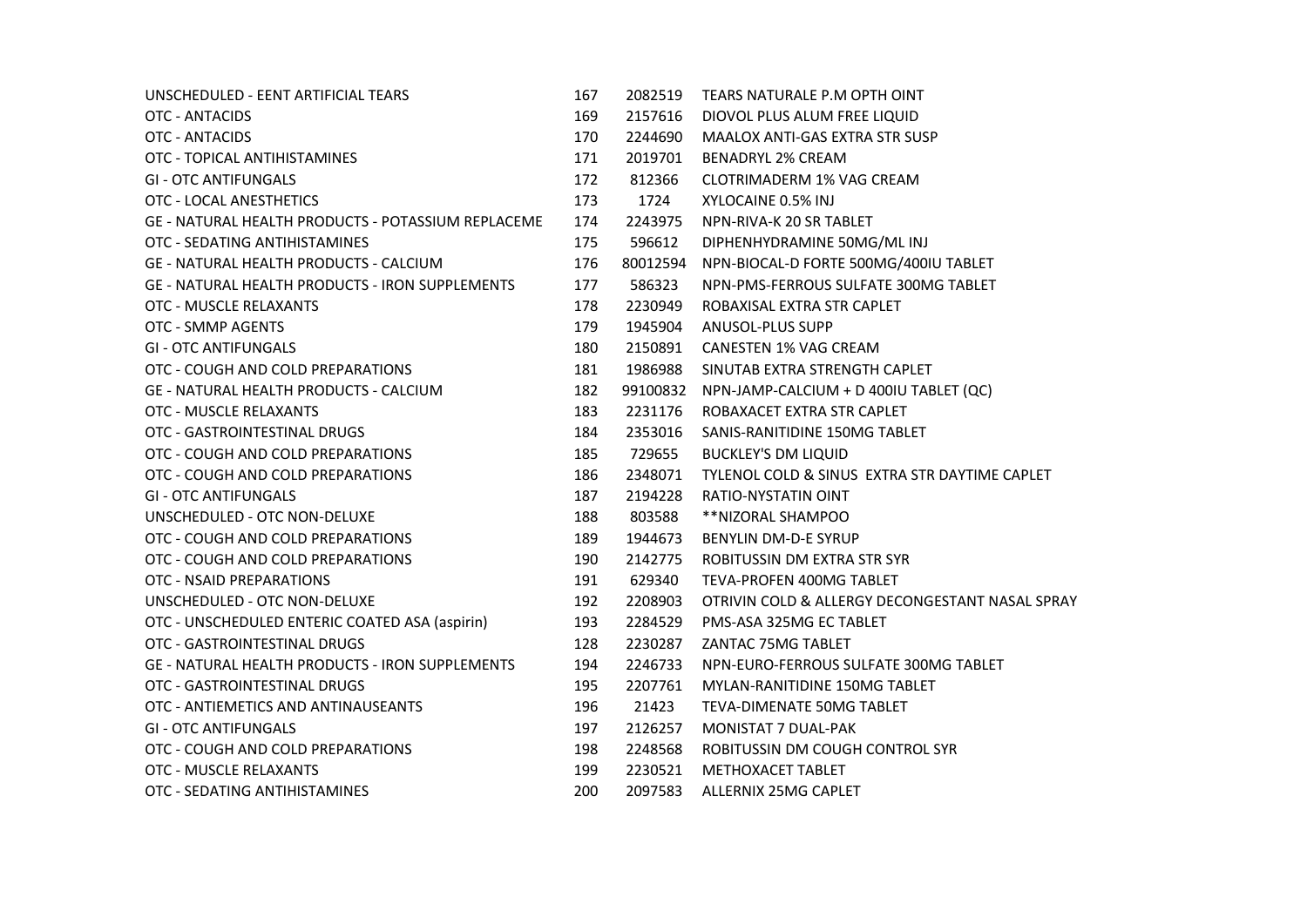| OTC - ELECTROLYTE, CALORIC & WATER BALANCE AGENTS         | 201 | 2326302  | <b>BI-PEGLYTE PREP KIT</b>                    |
|-----------------------------------------------------------|-----|----------|-----------------------------------------------|
| LTD - CENTRAL NERVOUS SYSTEM DRUGS                        | 202 | 2295563  | LOWPRIN 80MG TABLET                           |
| OTC - NON SEDATING ANTIHISTAMINES                         | 203 | 2241523  | <b>CLARITIN KIDS 1MG/ML SYRUP</b>             |
| UNSCHEDULED - EENT ARTIFICIAL TEARS                       | 204 | 817      | <b>ISOPTO TEARS 1% OPTH DROPS</b>             |
| OTC - MISCELLANEOUS ANALGESICS AND ANTIPYRETICS           | 205 | 567663   | ACETAMINOPHEN 500MG TABLET                    |
| OTC - ANTIEMETICS AND ANTINAUSEANTS                       | 206 | 13579    | GRAVOL 50MG/ML IM INJ                         |
| <b>GI - OTC ANTIFUNGALS</b>                               | 207 | 2150905  | CANESTEN 3 2% VAG CREAM                       |
| OTC - ANTIDIARRHEAL AGENTS                                | 208 | 2257564  | SANDOZ-LOPERAMIDE 2MG TABLET                  |
| LTD - LOCAL ANESTHETICS                                   | 209 | 1976168  | SENSORCAINE 0.5% INJ                          |
| OTC - COUGH AND COLD PREPARATIONS                         | 128 | 2230287  | ZANTAC 75MG TABLET                            |
| UNSCHEDULED - EENT ARTIFICIAL TEARS                       | 210 | 809      | ISOPTO TEARS 0.5% OPTH DROPS                  |
| OTC - MISCELLANEOUS ANALGESICS AND ANTIPYRETICS           | 211 | 2272482  | ACETAMINOPHEN ARTHRITIS PAIN 650MG TABLET     |
| OTC - LOCAL ANESTHETICS                                   | 212 | 2302438  | XYLOCAINE 2% INJ                              |
| OTC - LOCAL ANESTHETICS                                   | 213 | 1732     | XYLOCAINE 1% INJ                              |
| LTD - CENTRAL NERVOUS SYSTEM DRUGS                        | 214 | 2269139  | JAMP-ASA 80MG CHEWABLE TABLET                 |
| LTD - SKELETAL MUSCLE RELAXANTS                           | 215 | 2236872  | METHOXACET C 1/8 TABLET                       |
| OTC - EYE, EAR, NOSE, AND THROAT PREPARATIONS             | 216 | 674222   | <b>BURO-SOL OTIC SOLN</b>                     |
| <b>OTC - ANTACIDS</b>                                     | 217 | 2243496  | MAALOX EXTRA STR WITH ANTIGAS CHEWABLE TABLET |
| OTC - COUGH AND COLD PREPARATIONS                         | 218 | 1938371  | SINUTAB ND EXTRA STR TABLET                   |
| OTC - SEDATING ANTIHISTAMINES                             | 219 | 2019671  | BENADRYL 50MG CAPSULE                         |
| <b>GE - NATURAL HEALTH PRODUCTS - CALCIUM</b>             | 220 | 80008566 | NPN-PRO-CAL-D 400IU TABLET                    |
| LTD - ANTI-INFECTIVE AGENTS                               | 221 | 1944363  | <b>COMBANTRIN 125MG TABLET</b>                |
| OTC - COUGH AND COLD PREPARATIONS                         | 222 | 2172380  | ROBITUSSIN EXTRA STR COUGH & COLD SYR         |
| OTC - SMMP AGENTS                                         | 223 | 589497   | <b>CANTHACUR 0.7% LIQUID</b>                  |
| OTC - MISCELLANEOUS ANALGESICS AND ANTIPYRETICS           | 224 | 792691   | PMS-ACETAMINOPHEN 32MG/ML SOLN                |
| OTC - SEDATING ANTIHISTAMINES                             | 225 | 2276038  | TYLENOL EXTRA STR SINUS NIGHTTIME TABLET      |
| LTD - CENTRAL NERVOUS SYSTEM DRUGS                        | 226 | 2028174  | ACETAMINOPHEN 300MG & CODEINE 8MG TABLET      |
| OTC - EYE, EAR, NOSE, AND THROAT PREPARATIONS             | 227 | 481408   | <b>NAPHCON A DROPS</b>                        |
| OTC - ENTERIC COATED ASA (aspirin)                        | 228 | 10340    | <b>ENTROPHEN 650MG TABLET</b>                 |
| OTC - ENTERIC COATED ASA (aspirin)                        | 229 | 229296   | NOVASEN 650MG EC TABLET                       |
| <b>GE - NATURAL HEALTH PRODUCTS - ORAL VITAMINS - MIS</b> | 230 | 80000281 | NPN-CI-CAL D 400MG TABLET                     |
| UNSCHEDULED - EENT ARTIFICIAL TEARS                       | 231 | 2246397  | <b>TEARS NATURALE FORTE SOLN</b>              |
| OTC - ELECTROLYTE, CALORIC & WATER BALANCE AGENTS         | 232 | 2328232  | PEGALAX PWDR FOR SOLN                         |
| OTC - NSAID PREPARATIONS                                  | 233 | 2232297  | ADVIL CHILDREN'S 20MG/ML SUSP                 |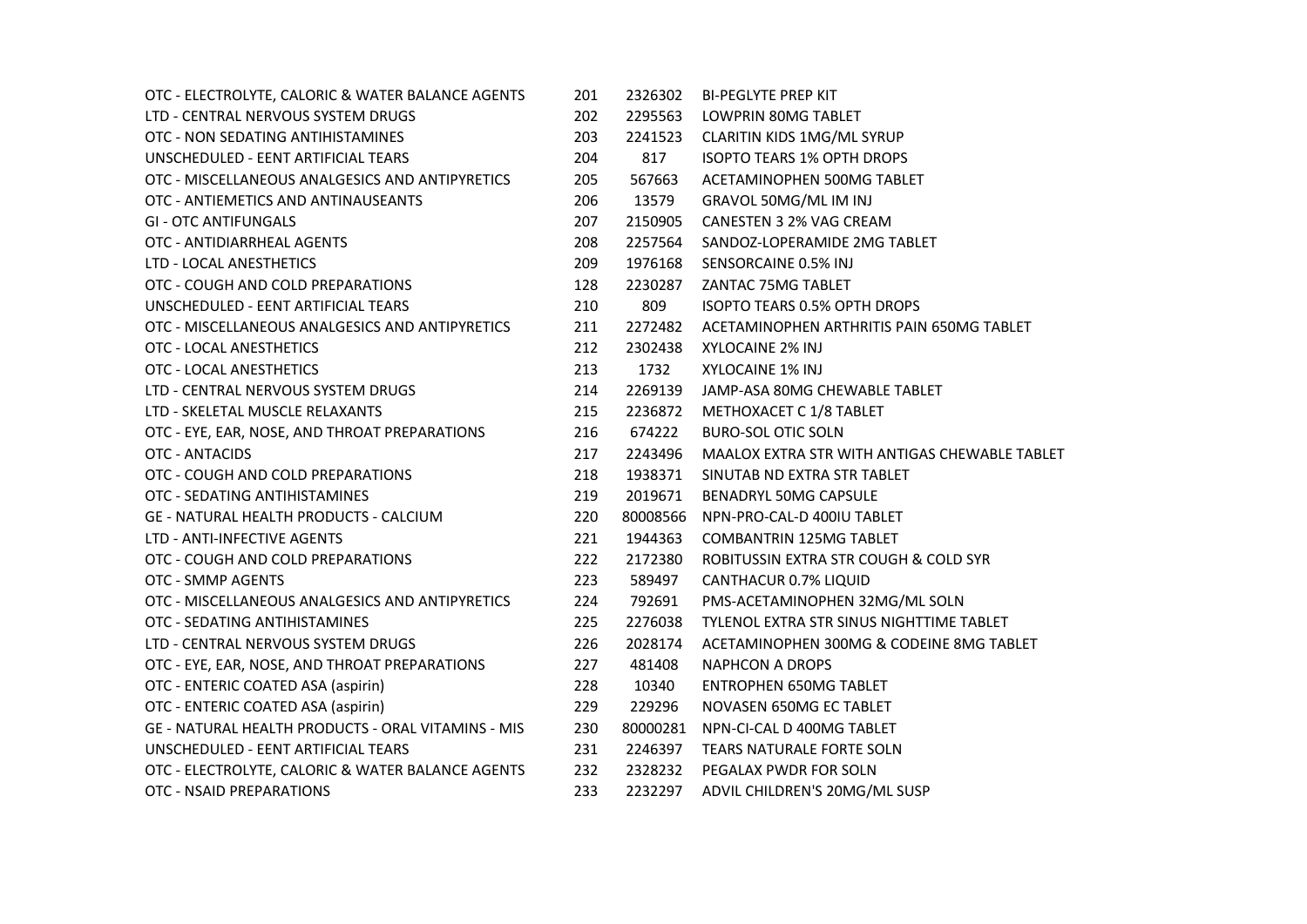| OTC - COUGH AND COLD PREPARATIONS                         | 234 | 2250705  | ADVIL COLD & SINUS LIQUI-GELS              |
|-----------------------------------------------------------|-----|----------|--------------------------------------------|
| <b>GE - NATURAL HEALTH PRODUCTS - POTASSIUM REPLACEME</b> | 236 | 80013007 | NPN-JAMP-K 1500MG TABLET                   |
| LTD - COUGH AND COLD PREPARATIONS                         | 237 | 1905619  | <b>TANTAFED 60MG TABLET</b>                |
| OTC - COUGH AND COLD PREPARATIONS                         | 238 | 2245637  | <b>CORICIDIN 2 COUGH &amp; COLD TABLET</b> |
| OTC - ELECTROLYTE, CALORIC & WATER BALANCE AGENTS         | 239 | 741175   | <b>KLEAN-PREP GASTRO SOLN</b>              |
| LTD - SMMP AGENTS                                         | 240 | 2231480  | KWELLADA-P 1% CREME RINSE                  |
| OTC - EYE, EAR, NOSE, AND THROAT PREPARATIONS             | 241 | 2239157  | POLYSPORIN OPTH OINT                       |
| OTC - SEDATING ANTIHISTAMINES                             | 242 | 757713   | PMS-CYPROHEPTADINE 4MG TABLET              |
| LTD - CENTRAL NERVOUS SYSTEM DRUGS                        | 243 | 108162   | <b>FROSST 222 TABLET</b>                   |
| OTC - ANTACIDS                                            | 244 | 116815   | DIOVOL PLUS LIQUID                         |
| <b>OTC - SMMP AGENTS</b>                                  | 245 | 476307   | ANUSOL-PLUS SUPP                           |
| OTC - MUSCLE RELAXANTS                                    | 246 | 834300   | ACETAZONE FORTE TABLET                     |
| <b>GI - OTC ANTIFUNGALS</b>                               | 247 | 2126605  | MONISTAT 400MG VAG OVULE                   |
| <b>GI - OTC ANTIFUNGALS</b>                               | 248 | 2231106  | MICOZOLE 2% VAG CREAM                      |
| OTC - COUGH AND COLD PREPARATIONS                         | 249 | 2276186  | TYLENOL EXTRA STR COLD DAYTIME TABLET      |
| OTC - UNSCHEDULED ENTERIC COATED ASA (aspirin)            | 250 | 2010526  | JAMP-ASA 325MG EC TABLET                   |
| OTC - MUSCLE RELAXANTS                                    | 251 | 2047535  | ORFENACE 100MG TABLET                      |
| OTC - ANTIEMETICS AND ANTINAUSEANTS                       | 252 | 2245867  | <b>GRAVOL 50MG SOFTGEL CAPSULE</b>         |
| OTC - MISCELLANEOUS ANALGESICS AND ANTIPYRETICS           | 253 | 2230436  | ACET 325MG SUPP                            |
| OTC - COUGH AND COLD PREPARATIONS                         | 254 | 753017   | BENYLIN DM-D-E SYR                         |
| OTC - LOCAL ANESTHETICS                                   | 255 | 2245939  | <b>MAXILENE 5% CREAM</b>                   |
| <b>GI - OTC ANTIFUNGALS</b>                               | 256 | 2084309  | MONISTAT 7 VAG CREAM                       |
| NATURAL HEALTH PRODUCTS - SMOKING CESSATION - PATC        | 257 | 2093111  | NPN-NICODERM 7MG/24HR PATCH                |
| LTD - COUGH AND COLD PREPARATIONS                         | 258 | 535230   | <b>CALMYLIN CODEINE SYR</b>                |
| OTC - MISCELLANEOUS ANALGESICS AND ANTIPYRETICS           | 259 | 1928244  | PANADOL 500MG TABLET                       |
| OTC - COUGH AND COLD PREPARATIONS                         | 260 | 861723   | <b>BENYLIN DM-E SYRUP</b>                  |
| UNSCHEDULED - OTC NON-DELUXE                              | 262 | 2142783  | ROBITUSSIN EXTRA STR SYR                   |
| OTC - COUGH AND COLD PREPARATIONS                         | 263 | 2239159  | <b>SUDAFED SINUS XTRA-STR</b>              |
| OTC - UNSCHEDULED ENTERIC COATED ASA (aspirin)            | 264 | 2050161  | <b>ENTROPHEN 325MG CAPLET</b>              |
| LTD - LOCAL ANESTHETICS                                   | 265 | 2229411  | NAROPIN 2MG/ML INJ                         |
| LTD - CENTRAL NERVOUS SYSTEM DRUGS                        | 266 | 2202352  | RIVASA 80MG CHEWABLE TABLET                |
| LTD - LOCAL ANESTHETICS                                   | 267 | 2305895  | MARCAINE 0.25% INJ                         |
| OTC - SEDATING ANTIHISTAMINES                             | 268 | 2257548  | JAMP-DIPHENHYDRAMINE 25MG CAPLET           |
| <b>GE - NATURAL HEALTH PRODUCTS - CALCIUM</b>             | 269 |          | 80020974 NPN-OPUS CAL D 400 TABLET         |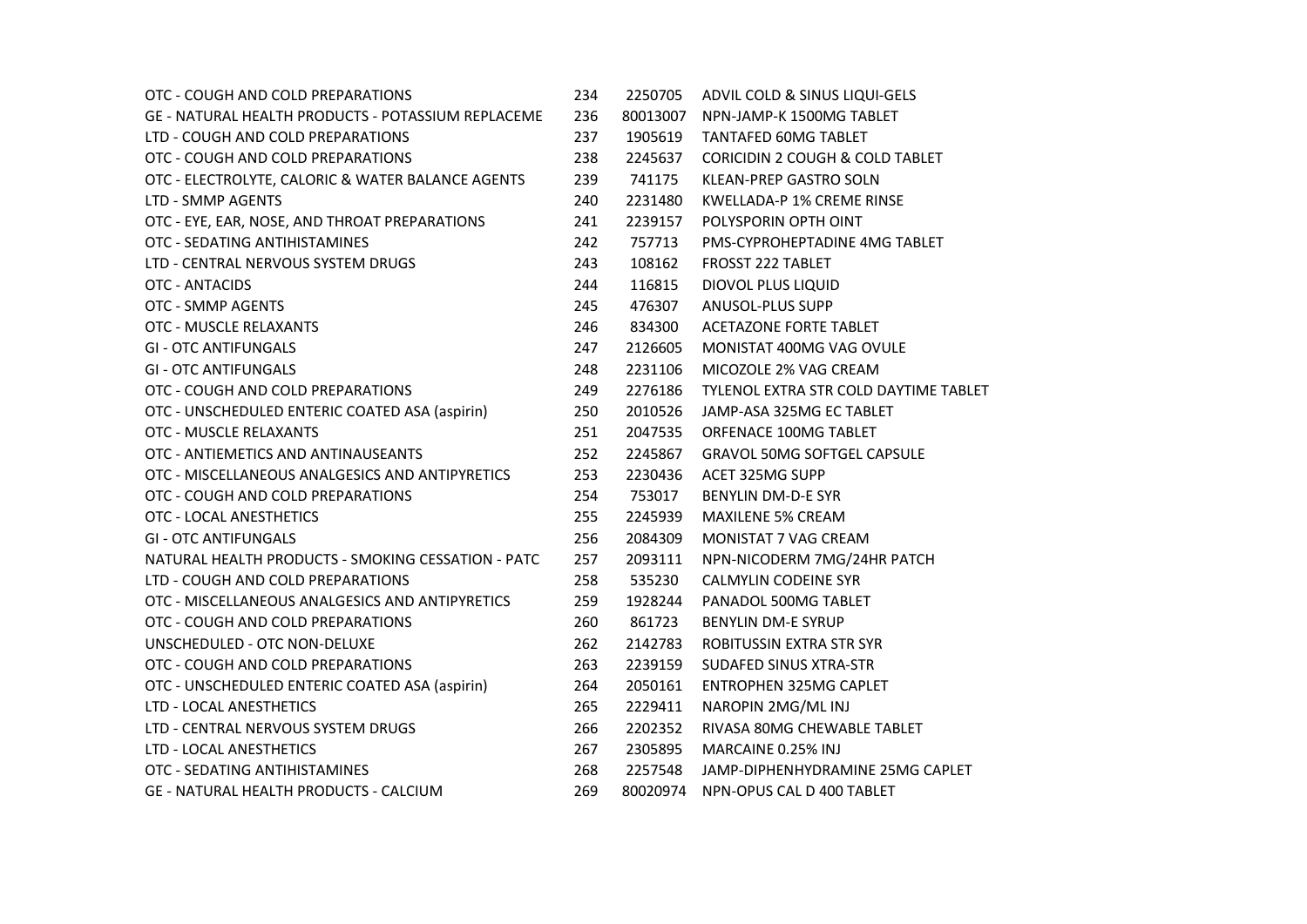| <b>GE - NATURAL HEALTH PRODUCTS - CALCIUM</b>     | 270 | 80017190 | NPN-PRO-CAL-D 400 TABLET                  |
|---------------------------------------------------|-----|----------|-------------------------------------------|
| OTC - MISCELLANEOUS ANALGESICS AND ANTIPYRETICS   | 271 | 1939122  | JAMP-ACETAMINOPHEN 500MG TABLET           |
| OTC - COUGH AND COLD PREPARATIONS                 | 272 | 1944738  | BENYLIN DM 3MG/ML SYRUP                   |
| LTD - LOCAL ANESTHETICS                           | 273 | 811874   | PMS-LIDOCAINE 2% VISCOUS                  |
| LTD - LOCAL ANESTHETICS                           | 274 | 2067021  | LIDOCAINE 1% INJ                          |
| LTD - CENTRAL NERVOUS SYSTEM DRUGS                | 275 | 2154234  | ACETAMINOPHEN 300MG & CODEINE 8MG TABLET  |
| <b>GI - OTC ANTIFUNGALS</b>                       | 276 | 2264102  | CANESTEN VAG COMBI-PAK (1 DAY)            |
| <b>GI - OTC ANTIFUNGALS</b>                       | 277 | 2230509  | CANESTEN 1 DAY CREAM COMBI-PAK            |
| OTC - GASTROINTESTINAL DRUGS                      | 278 | 828823   | RATIO-RANITIDINE 150MG TABLET             |
| UNSCHEDULED - EENT ARTIFICIAL TEARS               | 279 | 2133253  | <b>HYPOTEARS 1% DROPS</b>                 |
| OTC - COUGH AND COLD PREPARATIONS                 | 280 | 2250993  | BENADRYL TOTAL TABLET                     |
| <b>GE - NATURAL HEALTH PRODUCTS - SMMP AGENTS</b> | 281 | 398179   | NPN-UREMOL 20% CREAM                      |
| OTC - COUGH AND COLD PREPARATIONS                 | 282 | 2049198  | DRISTAN EXTRA STR CAPLET                  |
| OTC - ANTACIDS                                    | 283 | 1910639  | **DIOVOL PLUS FRUIT FLAVOUR SUSP          |
| OTC - SEDATING ANTIHISTAMINES                     | 284 | 1949454  | ALLERGY 25MG TABLET                       |
| OTC - UNSCHEDULED ENTERIC COATED ASA (aspirin)    | 285 | 1933477  | ** ANACIN TABLET                          |
| OTC - GASTROINTESTINAL DRUGS                      | 235 | 2243053  | PEPCID COMPLETE TABLET                    |
| OTC - COUGH AND COLD PREPARATIONS                 | 286 | 2272784  | VICKS DAYQUIL COLD & FLU LIQUICAPS        |
| OTC - COUGH AND COLD PREPARATIONS                 | 286 | 2272792  | VICKS NYQUIL COLD & FLU LIQUICAPS         |
| LTD - CENTRAL NERVOUS SYSTEM DRUGS                | 288 | 653233   | RATIO-LENOLTEC #1 TABLET                  |
| OTC - MISCELLANEOUS ANALGESICS AND ANTIPYRETICS   | 289 | 2230437  | ACET 650MG SUPP                           |
| OTC - COUGH AND COLD PREPARATIONS                 | 290 | 2039982  | TYLENOL CHILDREN'S COLD SUSP              |
| <b>GE - NATURAL HEALTH PRODUCTS - CALCIUM</b>     | 291 | 80001408 | NPN-CALCIUM CARBONATE 500MG TABLET        |
| OTC - ANTIEMETICS AND ANTINAUSEANTS               | 292 | 13803    | <b>GRAVOL 50MG TABLET</b>                 |
| OTC - SMMP AGENTS                                 | 293 | 623377   | <b>EURAX 10% CREAM</b>                    |
| OTC - NSAID PREPARATIONS                          | 294 | 1933531  | ADVIL 200MG CAPLET                        |
| OTC - ENTERIC COATED ASA (aspirin)                | 295 | 794244   | JAMP-ACETYLSALICYLIC ACID 650MG EC TABLET |
| LTD - CHOLINERGIC BLOCKING AGENTS                 | 296 | 623547   | ** TRANSDERM V 1.5MG PATCH                |
| OTC - SMMP AGENTS                                 | 297 | 2239162  | ZINCOFAX 15% OINT                         |
| OTC - ENTERIC COATED ASA (aspirin)                | 298 | 2363127  | VTH-ASA 81MG EC TABLET                    |
| <b>GE - NATURAL HEALTH PRODUCTS - CALCIUM</b>     | 299 | 80017732 | NPN-PRO-CALCIUM CARBONATE 500MG TABLET    |
| UNSCHEDULED - OTC NON-DELUXE                      | 261 | 2185938  | PEPCID AC 10MG TABLET                     |
| <b>GI - LTD - ANTIFUNGALS</b>                     | 20  | 2241895  | APO-FLUCONAZOLE 150MG CAPSULE             |
| OTC - SEDATING ANTIHISTAMINES                     | 300 | 370517   | **ALLERDRYL 25MG CAPSULE                  |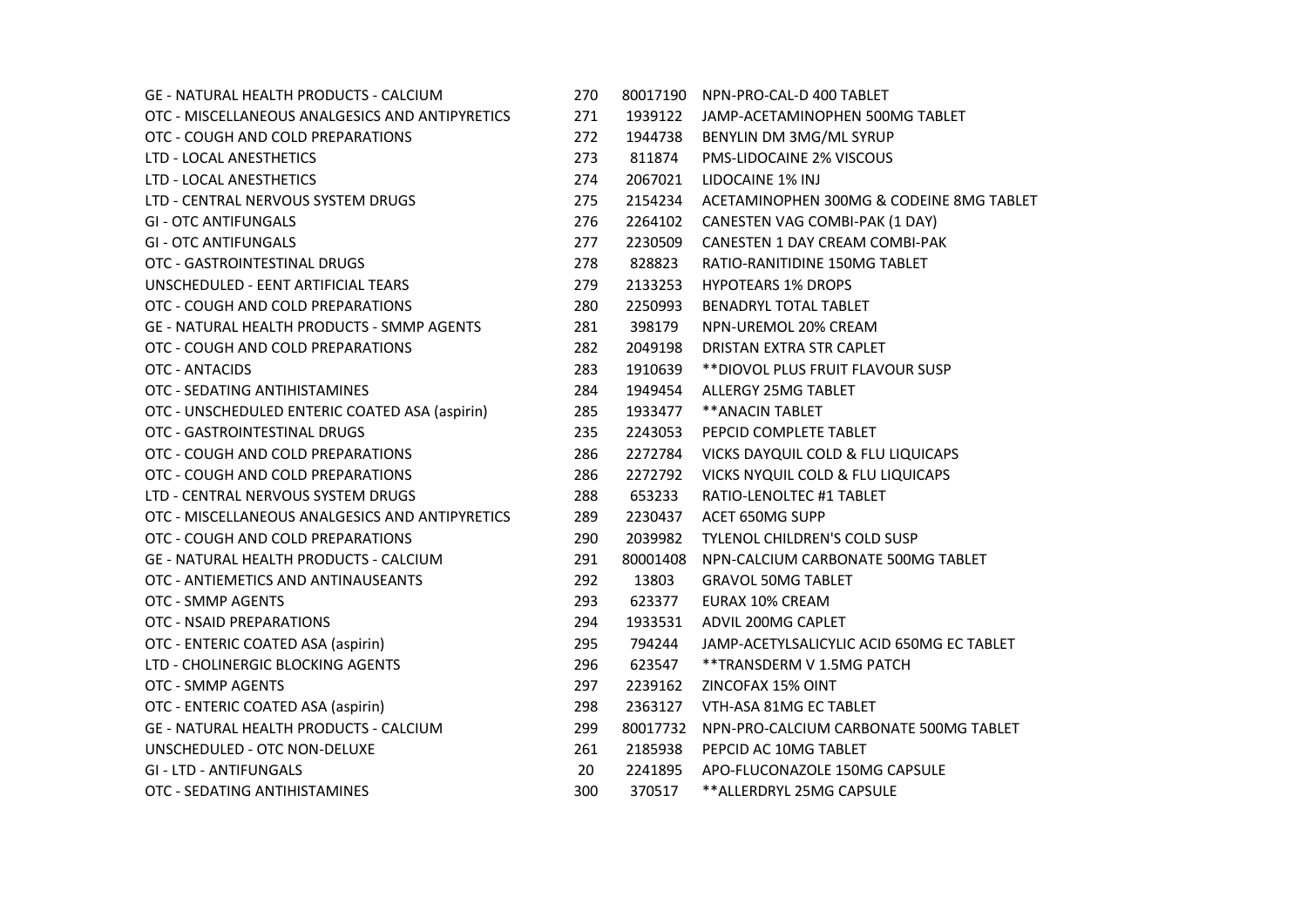| OTC - COUGH AND COLD PREPARATIONS                  | 301 | 2239154  | <b>ACTIFED PLUS CAPLET</b>                      |
|----------------------------------------------------|-----|----------|-------------------------------------------------|
| OTC - COUGH AND COLD PREPARATIONS                  | 302 | 896179   | TRIAMINIC COLD & NIGHTTIME COUGH SYRUP          |
| OTC - COUGH AND COLD PREPARATIONS                  | 303 | 2245075  | DIMETAPP EXTRA STR COLD LIQUID                  |
| <b>GI - UNSCHEDULED ANTIFUNGALS</b>                | 304 | 2029502  | **CANESTEN 1% CREAM                             |
| OTC - ANTACIDS                                     | 305 | 116882   | DIOVOL PLUS TABLET                              |
| OTC - UNCLASSIFIED THERAPEUTIC AGENTS              | 306 | 1950541  | RHINARIS-CS ANTI-ALLERGIC 2% NASAL MIST         |
| OTC - COUGH AND COLD PREPARATIONS                  | 307 | 870463   | <b>TYLENOL CHILDREN'S COLD &amp; COUGH SUSP</b> |
| OTC - MISCELLANEOUS ANALGESICS AND ANTIPYRETICS    | 308 | 2022214  | RIVA-ACETAMINOPHEN 325MG TABLET                 |
| OTC - LOCAL ANESTHETICS                            | 309 | 2302411  | XYLOCAINE 1% INJ                                |
| GE - NATURAL HEALTH PRODUCTS - ORAL VITAMINS - VIT | 310 | 80002169 | NPN-PHARMA-D 1000IU TABLET                      |
| GE - NATURAL HEALTH PRODUCTS - CALCIUM             | 311 | 80019198 | NPN-RATIO-CALCIUM VIT D TABLET                  |
| OTC - TOPICAL ANTIBIOTICS                          | 312 | 2181908  | POLYDERM OINT                                   |
| LTD - CENTRAL NERVOUS SYSTEM DRUGS                 | 313 | 2311518  | PRO-AAS 80MG CHEWABLE TABLET                    |
| OTC - COUGH AND COLD PREPARATIONS                  | 314 | 663980   | TYLENOL EXTRA STR SINUS & CONGESTION TABLET     |
| OTC - LOCAL ANESTHETICS                            | 315 | 1821     | XYLOCAINE 2% + EPINEPHRINE 1:100000 INJ         |
| UNSCHEDULED - EENT ARTIFICIAL TEARS                | 316 | 2229570  | <b>PMS-ARTIFICIAL TEARS SOLN</b>                |
| OTC - EYE, EAR, NOSE, AND THROAT PREPARATIONS      | 317 | 514675   | ** MURO-128 5% OPTH OINT                        |
| <b>GE - NATURAL HEALTH PRODUCTS - CALCIUM</b>      | 318 | 80000408 | NPN-LIQUICAL D 400 CAPSULE                      |
| OTC - UNSCHEDULED ENTERIC COATED ASA (aspirin)     | 319 | 1933493  | ** ANACIN EXTRA STR TABLET                      |
| OTC - COUGH AND COLD PREPARATIONS                  | 320 | 890677   | TYLENOL COLD & COUGH JR STR TABLET              |
| <b>GE - NATURAL HEALTH PRODUCTS - CALCIUM</b>      | 321 | 80001122 | NPN-PHARMCAL 500MG CAPLET                       |
| <b>GE - NATURAL HEALTH PRODUCTS - CALCIUM</b>      | 322 | 80004545 | NPN-CARBOCAL D 500MG/400IU TABLET               |
| <b>GI - OTC ANTIFUNGALS</b>                        | 323 | 2239601  | MONISTAT 1 1200MG VAGINAL OVULE                 |
| OTC - GASTROINTESTINAL DRUGS                       | 261 | 2185938  | PEPCID AC 10MG TABLET                           |
| UNSCHEDULED - OTC NON-DELUXE                       | 324 | 1147     | ALBALON 0.1% OPTH DROPS                         |
| OTC - COUGH AND COLD PREPARATIONS                  | 325 | 743283   | TYLENOL COLD DAYTIME TABLET                     |
| <b>GE - NATURAL HEALTH PRODUCTS - SMMP AGENTS</b>  | 326 | 396125   | NPN-URISEC 22% CREAM                            |
| LTD - CHOLINERGIC BLOCKING AGENTS                  | 327 | 392820   | DICYCLOMINE 10MG CAPSULE                        |
| OTC - UNSCHEDULED ENTERIC COATED ASA (aspirin)     | 328 | 1990675  | EXCEDRIN EXTRA STR 500MG CAPLET                 |
| OTC - ANTIEMETICS AND ANTINAUSEANTS                | 329 | 2241532  | ANTI-NAUSEANT 50MG TABLET                       |
| OTC - COUGH AND COLD PREPARATIONS                  | 235 | 2243053  | PEPCID COMPLETE TABLET                          |
| UNSCHEDULED - OTC NON-DELUXE                       | 235 | 2243053  | PEPCID COMPLETE TABLET                          |
| OTC - EYE, EAR, NOSE, AND THROAT PREPARATIONS      | 330 | 779296   | SALINEX NASAL GEL                               |
| <b>GI - OTC ANTIFUNGALS</b>                        | 331 | 2141442  | DIFLUCAN 150MG CAPSULE                          |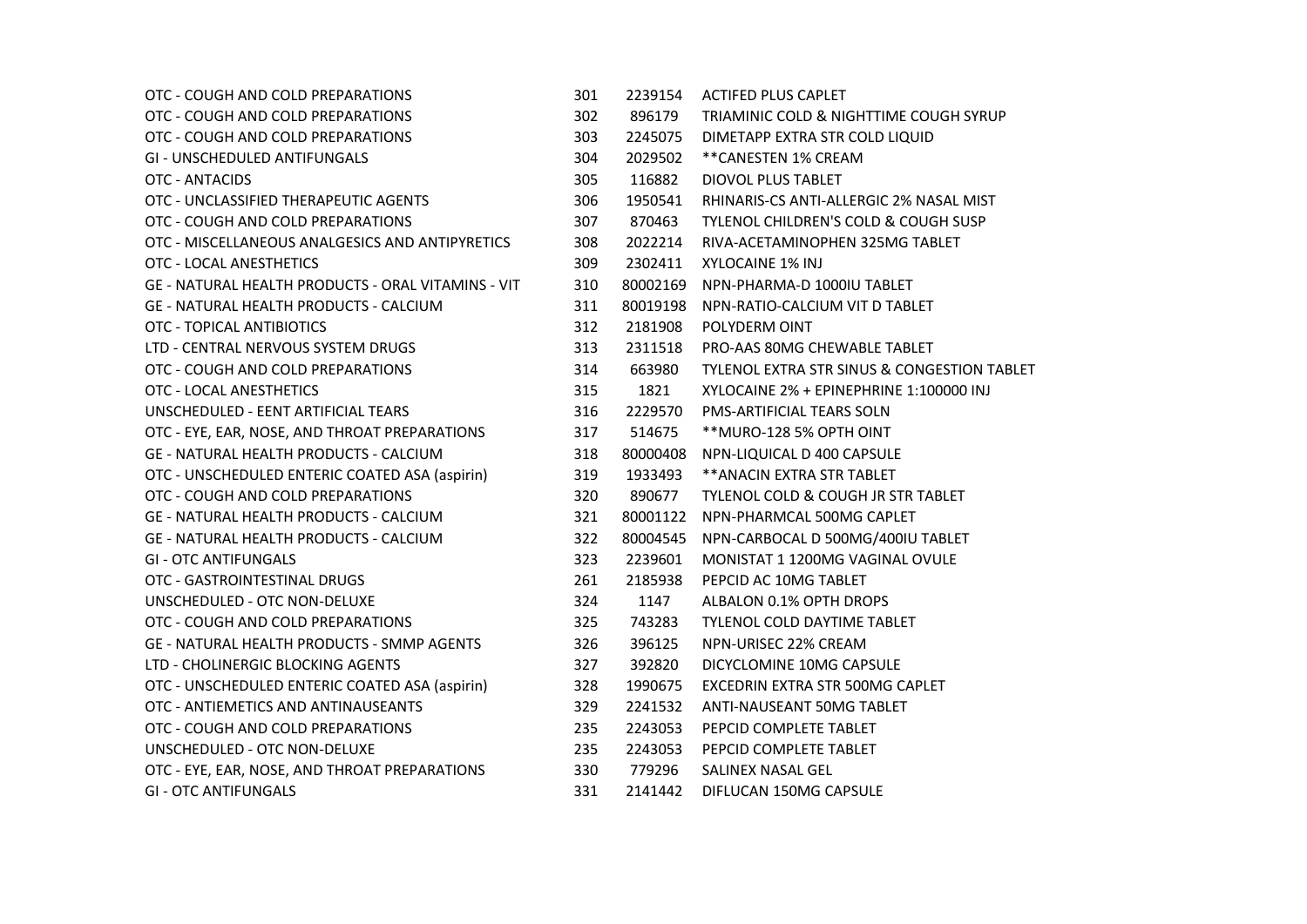| NATURAL HEALTH PRODUCTS - SMOKING CESSATION - PATC | 332 | 2093138  | NPN-NICODERM 14MG/24HR PATCH                 |
|----------------------------------------------------|-----|----------|----------------------------------------------|
| OTC - COUGH AND COLD PREPARATIONS                  | 333 | 1900005  | BENADRYL CHILDREN'S LIQUID                   |
| OTC - MISCELLANEOUS ANALGESICS AND ANTIPYRETICS    | 334 | 2362422  | APC-ACETAMINOPHEN 325MG TABLET               |
| OTC - ANTIEMETICS AND ANTINAUSEANTS                | 335 | 511196   | <b>GRAVOL 15MG TABLET</b>                    |
| OTC - EYE, EAR, NOSE, AND THROAT PREPARATIONS      | 336 | 2239155  | POLYSPORIN PLUS EAR DROPS                    |
| UNSCHEDULED - OTC NON-DELUXE                       | 337 | 390283   | NAPHCON FORTE 0.1% DROPS                     |
| OTC - MISCELLANEOUS ANALGESICS AND ANTIPYRETICS    | 338 | 723894   | TYLENOL 325MG CAPLET                         |
| <b>GE - NATURAL HEALTH PRODUCTS - CALCIUM</b>      | 339 | 80004969 | NPN-CALCIUM 500 + D3 400 TABLET              |
| OTC - SMMP AGENTS                                  | 340 | 906255   | <b>EMLA DRESSINGS (2)</b>                    |
| OTC - TOPICAL ANTIBIOTICS                          | 341 | 584908   | BACITIN 500U/GM OINT                         |
| GE - NATURAL HEALTH PRODUCTS - ORAL VITAMINS - VIT | 342 | 80005560 | NPN-RIVA-D 400IU CAPSULE                     |
| OTC - EYE, EAR, NOSE, AND THROAT PREPARATIONS      | 343 | 514667   | **MURO-128 5% OPTH SOLN                      |
| OTC - EYE, EAR, NOSE, AND THROAT PREPARATIONS      | 344 | 2160889  | OPTIMYXIN OPTH OINT                          |
| OTC - COUGH AND COLD PREPARATIONS                  | 345 | 2238302  | <b>ACTIFED TABLET</b>                        |
| OTC - ANTIEMETICS AND ANTINAUSEANTS                | 346 | 220442   | BONAMINE 25MG CHEWABLE TABLET                |
| OTC - NON SEDATING ANTIHISTAMINES                  | 347 | 2019973  | CLARITIN 1MG/ML SYRUP                        |
| LTD - LOCAL ANESTHETICS                            | 348 | 2241915  | MARCAINE E 2.5MG/ML INJ                      |
| <b>GE - NATURAL HEALTH PRODUCTS - CALCIUM</b>      | 349 | 80025360 | NPN-J-CAL-D 500MG/400UI TABLET               |
| LTD - CENTRAL NERVOUS SYSTEM DRUGS                 | 350 | 2251914  | ACETAMINOPHEN, CAFFEINE & CODEINE 8MG TABLET |
| <b>GE - NATURAL HEALTH PRODUCTS - CALCIUM</b>      | 351 | 80013329 | NPN - M CAL 500MG/400IU TABLET               |
| OTC - MISCELLANEOUS ANALGESICS AND ANTIPYRETICS    | 352 | 589241   | DOM-ACETAMINOPHEN 325MG TABLET               |
| LTD - CENTRAL NERVOUS SYSTEM DRUGS                 | 353 | 2025337  | ACETAMINOPHEN 300MG & CODEINE 8MG TABLET     |
| OTC - COUGH AND COLD PREPARATIONS                  | 354 | 743267   | TYLENOL EXTRA STR COLD DAYTIME TABLET        |
| <b>GI - OTC ANTIFUNGALS</b>                        | 355 | 2282348  | <b>PMS-FLUCONAZOLE 150MG CAPSULE</b>         |
| OTC - NSAID PREPARATIONS                           | 356 | 1933558  | ADVIL 200MG TABLET                           |
| OTC - EYE, EAR, NOSE, AND THROAT PREPARATIONS      | 357 | 750794   | MURO OPCON-A OPTH DROPS                      |
| OTC - ANTIDIARRHEAL AGENTS                         | 358 | 2183862  | <b>IMODIUM 2MG CAPLET</b>                    |
| OTC - LOCAL ANESTHETICS                            | 359 | 2083795  | <b>LIDODAN 5% OINT</b>                       |
| OTC - GASTROINTESTINAL DRUGS                       | 360 | 2336480  | RAN-RANITIDINE 150MG TABLET                  |
| OTC - COUGH AND COLD PREPARATIONS                  | 361 | 1928775  | BALMINIL DM 3MG/ML SYRUP (SUGAR FREE)        |
| OTC - ANTIDIARRHEAL AGENTS                         | 362 | 2229952  | KAOPECTATE EXTRA STR SUSP                    |
| OTC - ANTACIDS                                     | 363 | 2125013  | <b>MUCAINE SUSP</b>                          |
| OTC - ELECTROLYTE, CALORIC & WATER BALANCE AGENTS  | 364 | 2280078  | **JAMP-LACTULOSE 667MG/ML SYRUP              |
| OTC - NSAID PREPARATIONS                           | 365 | 2242522  | ADVIL PEDIATRIC 40MG/ML DROPS                |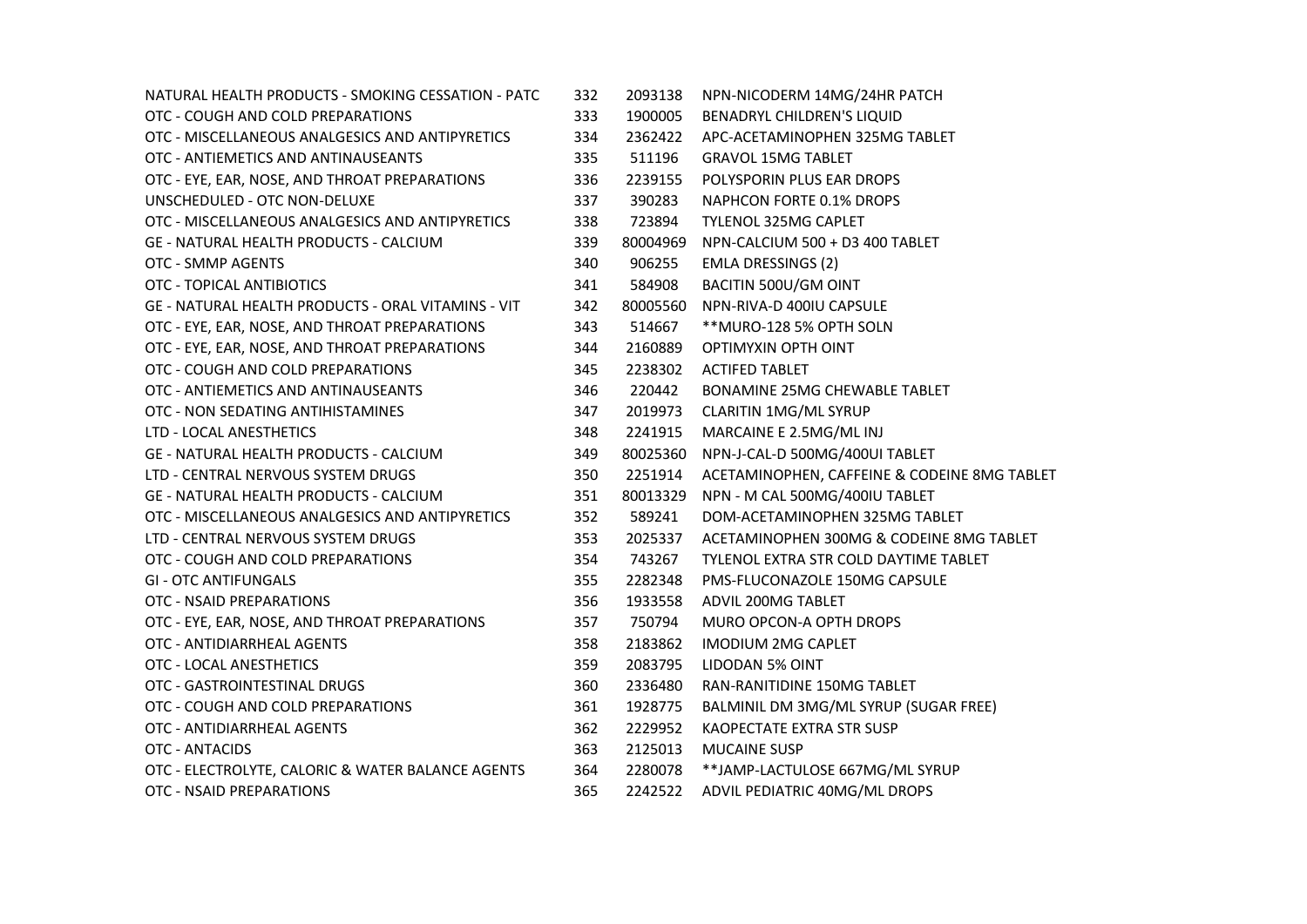| <b>GI - OTC ANTIFUNGALS</b>                               | 366 | 2294044  | PHL-FLUCONAZOLE 150MG CAPSULE               |
|-----------------------------------------------------------|-----|----------|---------------------------------------------|
| OTC - SEDATING ANTIHISTAMINES                             | 367 | 22764    | <b>BENADRYL 50MG CAPSULE</b>                |
| OTC - MISCELLANEOUS ANALGESICS AND ANTIPYRETICS           | 368 | 559393   | <b>TYLENOL 325MG TABLET</b>                 |
| <b>GI - UNSCHEDULED ANTIFUNGALS</b>                       | 369 | 2230304  | <b>MICATIN 2% SPRAY</b>                     |
| OTC - NSAID PREPARATIONS                                  | 370 | 2242658  | SUPER STR MOTRIN 400MG TABLET               |
| LTD - GASTROINTESTINAL DRUGS                              | 371 | 2300583  | <b>PICODAN</b>                              |
| OTC - ANTIEMETICS AND ANTINAUSEANTS                       | 372 | 783595   | <b>GRAVOL 25MG SUPP</b>                     |
| OTC - LOCAL ANESTHETICS                                   | 373 | 1791     | XYLOCAINE 1% + EPINEPHRINE 1:100000 VIAL    |
| OTC - ELECTROLYTE, CALORIC & WATER BALANCE AGENTS         | 374 | 2331551  | TEVA-LACTULOSE 667MG/ML LIQUID              |
| <b>OTC - MUSCLE RELAXANTS</b>                             | 375 | 2230790  | <b>MUSCLE &amp; BACK PAIN RELIEF CAPLET</b> |
| OTC - MISCELLANEOUS ANALGESICS AND ANTIPYRETICS           | 376 | 1919407  | ABENOL 650MG SUPP                           |
| OTC - MISCELLANEOUS ANALGESICS AND ANTIPYRETICS           | 377 | 386626   | PRO-ACETAMINOPHEN 500MG TABLET              |
| OTC - TOPICAL ANTIBIOTICS                                 | 378 | 621366   | <b>BIODERM OINT</b>                         |
| OTC - COUGH AND COLD PREPARATIONS                         | 379 | 2276259  | TYLENOL COLD EXTRA STR NIGHTTIME TABLET     |
| OTC - ANTIEMETICS AND ANTINAUSEANTS                       | 380 | 392553   | SANDOZ-DIMENHYDRINATE 50MG SUPP             |
| <b>GE - NATURAL HEALTH PRODUCTS - CALCIUM</b>             | 381 | 2246040  | NPN-JAMP-CALCIUM 500MG TABLET               |
| OTC - NSAID PREPARATIONS                                  | 382 | 2281384  | APO-IBUPROFEN 200MG LIQUID CAPSULE          |
| OTC - GASTROINTESTINAL DRUGS                              | 383 | 2247814  | RIVA-RANITIDINE 150MG TABLET                |
| <b>GE - NATURAL HEALTH PRODUCTS - IRON SUPPLEMENTS</b>    | 384 | 1912518  | NPN-APO-FERROUS SULFATE 300MG TABLET        |
| <b>GE - NATURAL HEALTH PRODUCTS - ORAL VITAMINS - VIT</b> | 385 | 80006629 | NPN-JAMP-VITAMIN D 400UI CAPSULE            |
| OTC - SEDATING ANTIHISTAMINES                             | 386 | 2230398  | ALLERGY EXTRA STR 50MG TABLET               |
| OTC - ANTIDIARRHEAL AGENTS                                | 387 | 2248994  | DIARRHEA RELIEF 2MG TABLET                  |
| OTC - SEDATING ANTIHISTAMINES                             | 388 | 833266   | DIPHENHYDRAMINE 2.5MG/ML ELIXIR             |
| OTC - MISCELLANEOUS ANALGESICS AND ANTIPYRETICS           | 389 | 2255251  | PMT-ACETAMINOPHEN 500MG EC TABLET           |
| <b>GI - OTC ANTIFUNGALS</b>                               | 390 | 2150883  | <b>CANESTEN 10% VAG CREAM</b>               |
| OTC - UNSCHEDULED ENTERIC COATED ASA (aspirin)            | 391 | 530336   | ACETYLSALICYLIC ACID 325MG TABLET           |
| LTD - CHOLINERGIC BLOCKING AGENTS                         | 392 | 2366088  | JAMP-DICYCLOMINE 20MG TABLET                |
| OTC - COUGH AND COLD PREPARATIONS                         | 393 | 816000   | PMS-DEXTROMETHORPHAN 3MG/ML SYRUP           |
| OTC - COUGH AND COLD PREPARATIONS                         | 393 | 833231   | DEXTROMETHORPHAN 3MG/ML SYRUP               |
| OTC - SEDATING ANTIHISTAMINES                             | 393 | 2068591  | PROMETHAZINE 25MG/ML INJ                    |
| OTC - NON SEDATING ANTIHISTAMINES                         | 396 | 2280159  | JAMP-LORATADINE 10MG TABLET                 |
| OTC - NSAID PREPARATIONS                                  | 397 | 629324   | <b>TEVA-IBUPROFEN 200MG TABLET</b>          |
| <b>GI - UNSCHEDULED ANTIFUNGALS</b>                       | 398 | 325465   | **CANESTEN CREAM                            |
| <b>GI - OTC ANTIFUNGALS</b>                               | 399 | 2229379  | TARO-CLOTRIMAZOLE 2% VAG CREAM              |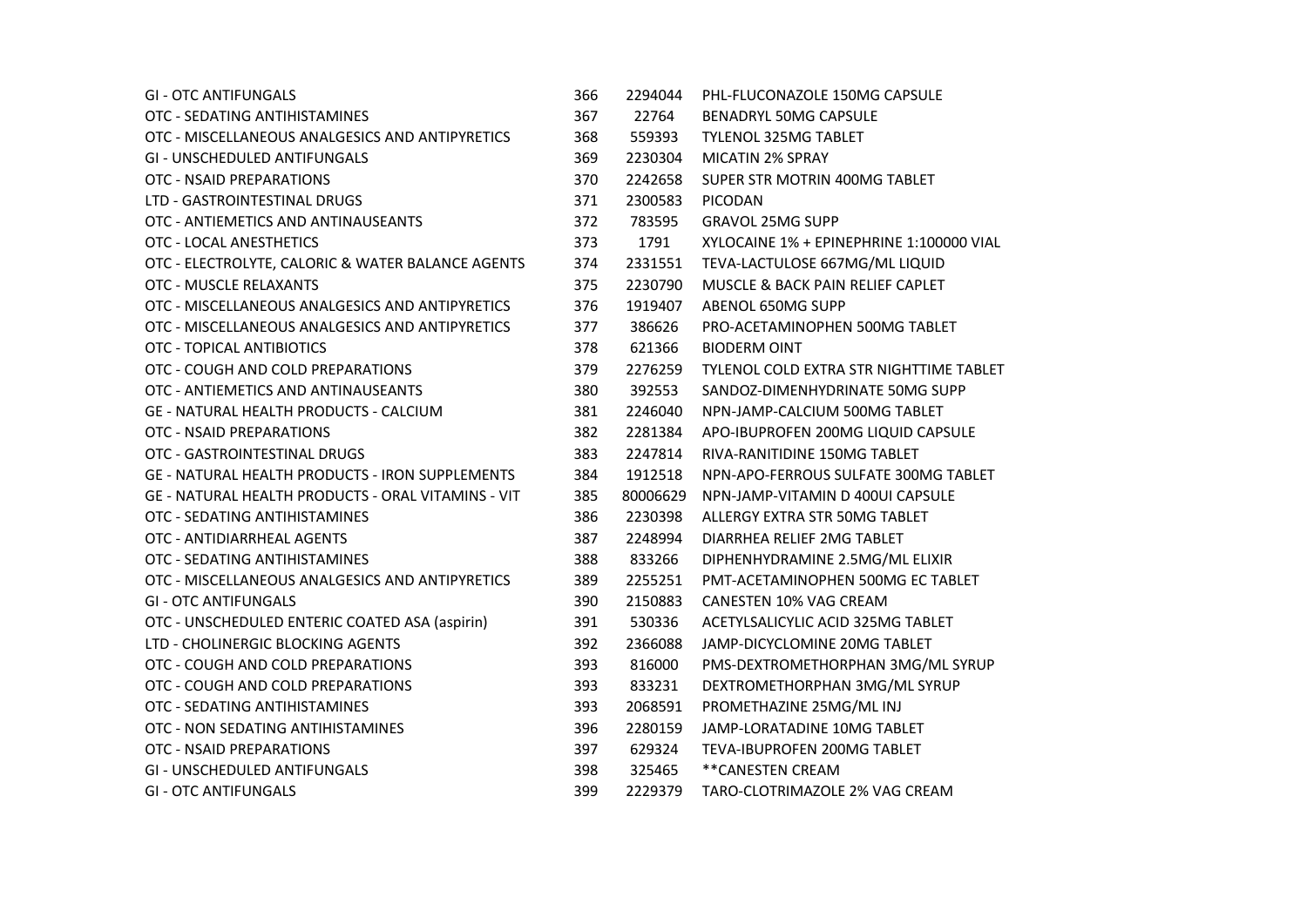| OTC - COUGH AND COLD PREPARATIONS                  | 400 | 1926004 | SINUTAB TABLET                                    |
|----------------------------------------------------|-----|---------|---------------------------------------------------|
| OTC - MISCELLANEOUS ANALGESICS AND ANTIPYRETICS    | 401 | 382752  | PRO-ACETAMINOPHEN 325MG TABLET                    |
| OTC - COUGH AND COLD PREPARATIONS                  | 402 | 172308  | ROBITUSSIN DM SYRUP                               |
| OTC - SEDATING ANTIHISTAMINES                      | 403 | 567434  | PROMETHAZINE 28.2MG/ML INJ                        |
| OTC - ANTIDIARRHEAL AGENTS                         | 404 | 2225182 | PRO-LOPERAMIDE 2MG TABLET                         |
| OTC - NSAID PREPARATIONS                           | 405 | 636533  | PRO-IBUPROFEN 400MG TABLET                        |
| GE - NATURAL HEALTH PRODUCTS - POTASSIUM REPLACEME | 406 | 602884  | NPN-APO-K 600MG TABLET                            |
| <b>GI - OTC ANTIFUNGALS</b>                        | 407 | 2245697 | ** MYLAN-FLUCONAZOLE 150MG CAPSULE                |
| LTD - CENTRAL NERVOUS SYSTEM DRUGS                 | 407 | 2181088 | <b>TYLENOL FORTE #1 CAPSULE</b>                   |
| LTD - CENTRAL NERVOUS SYSTEM DRUGS                 | 407 | 2280167 | ASATAB 80MG CHEWABLE TABLET                       |
| LTD - COUGH AND COLD PREPARATIONS                  | 407 | 746304  | ** DRIXORAL ND LA TABLET                          |
| LTD - LOCAL ANESTHETICS                            | 407 | 2229418 | NAROPIN 10MG/ML INJ                               |
| OTC - ANTIDIARRHEAL AGENTS                         | 407 | 2256452 | JAMP-LOPERAMIDE 2MG TABLET                        |
| OTC - ANTIDIARRHEAL AGENTS                         | 407 | 860743  | <b>IMODIUM 2MG CAPLET</b>                         |
| OTC - ANTIEMETICS AND ANTINAUSEANTS                | 407 | 757705  | PMS-DIMENHYDRINATE 3MG/ML SYRUP                   |
| OTC - COUGH AND COLD PREPARATIONS                  | 407 | 1926055 | SINUTAB ND TABLET                                 |
| OTC - COUGH AND COLD PREPARATIONS                  | 407 | 2238867 | OTRIVIN ALLERGY AND COLD DECONGESTANT NASAL SPRAY |
| OTC - COUGH AND COLD PREPARATIONS                  | 407 | 2242217 | SUDAFED SINUS ADVANCE TABLET                      |
| OTC - COUGH AND COLD PREPARATIONS                  | 407 | 743240  | TYLENOL CHILDREN'S COLD SUSP                      |
| OTC - COUGH AND COLD PREPARATIONS                  | 407 | 778400  | <b>TYLENOL REGULAR STR SINUS DAYTIME TABLET</b>   |
| OTC - DEPIGMENTING AND PIGMENTING AGENTS           | 407 | 2247884 | ** GLYQUIN XM 4% CREAM                            |
| OTC - ENTERIC COATED ASA (aspirin)                 | 407 | 1905392 | <b>ENTROPHEN 650MG CAPLET</b>                     |
| OTC - EYE, EAR, NOSE, AND THROAT PREPARATIONS      | 407 | 158356  | **CERUMENEX EAR DROPS                             |
| OTC - EYE, EAR, NOSE, AND THROAT PREPARATIONS      | 407 | 701785  | OPTIMYXIN EYE/EAR DROPS                           |
| OTC - KERATOPLASTIC AGENTS (SMMP)                  | 407 | 513091  | **DUOPLANT OINT                                   |
| OTC - LOCAL ANESTHETICS                            | 407 | 284106  | XYLOCAINE 2% + EPINEPHRINE INJ                    |
| OTC - MISCELLANEOUS ANALGESICS AND ANTIPYRETICS    | 407 | 2285797 | VTH-EXTRA STR ACETAMINOPHEN 500MG TABLET          |
| OTC - MISCELLANEOUS ANALGESICS AND ANTIPYRETICS    | 407 | 2362368 | APC-ACETAMINOPHEN 500MG CAPLET                    |
| OTC - MUSCLE RELAXANTS                             | 407 | 2026783 | ROBAXISAL CAPLET                                  |
| OTC - NSAID PREPARATIONS                           | 407 | 2242365 | MOTRIN CHILDRENS 100MG/5ML SUSP                   |
| OTC - NSAID PREPARATIONS                           | 407 | 2246403 | ADVIL JR STR CHEWABLE TABLET                      |
| OTC - NSAID PREPARATIONS                           | 407 | 364142  | ** MOTRIN 400MG TABLET                            |
| OTC - SEDATING ANTIHISTAMINES                      | 407 | 2061287 | ** BENADRYL 12.5MG CHEWABLE TABLET                |
| OTC - UNSCHEDULED ENTERIC COATED ASA (aspirin)     | 407 | 2150328 | <b>ASPIRIN 325MG TABLET</b>                       |